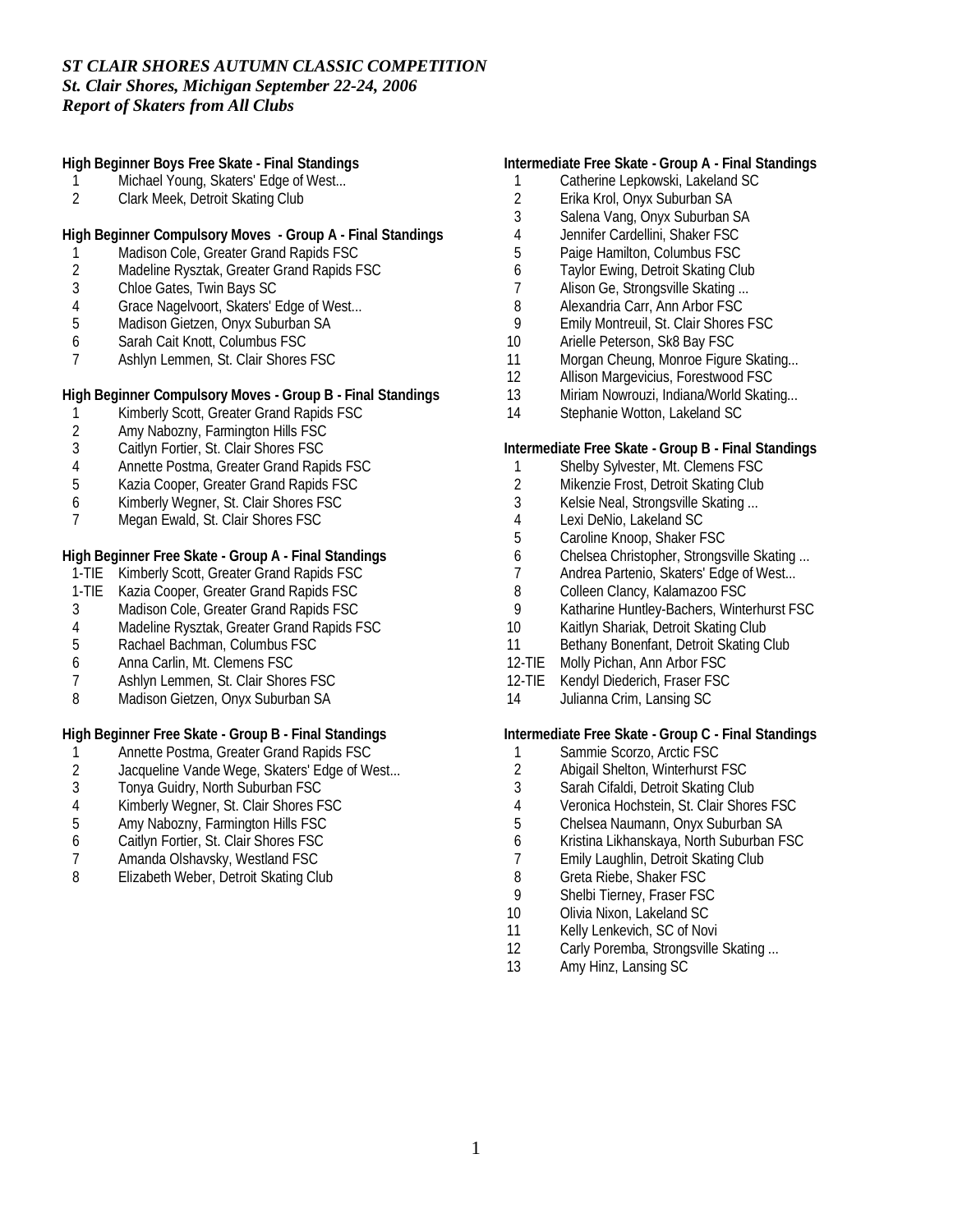**Intermediate Free Skate - Group D - Final Standings**

- 1 Meghan Erikson, Detroit Skating Club<br>2 Megan Sulc, Shaker FSC
- 2 Megan Sulc, Shaker FSC<br>3 Audrey Winter, Greater Gr
- 3 Audrey Winter, Greater Grand Rapids FSC
- 
- 4 Connie Ly, Lansing SC<br>5 Danielle Kwiatkowski, C 5 Danielle Kwiatkowski, Onyx Suburban SA
- 6 Natalie Krupa, St. Clair Shores FSC
- 7 Alexis Blodgett, Lakeland SC
- 8 Kyra Hauck, Onyx Suburban SA<br>9 DaVena Zivkovic, Brooklyn FSC
- DaVena Zivkovic, Brooklyn FSC of Ohio
- 10 Madeline Young, Detroit Skating Club
- 11 Piercyn Hunt, Lakeland SC
- 12 Jacqueline Stoner, Onyx Suburban SA
- 13 Jamey Little, Detroit Skating Club
- 14 Katie Singer, Strongsville Skating ...
- 15 Laura Yee, SC of Novi
- 16 Rachel Schell, Lakeland SC

**Intermediate Ladies FS Championship - Final Standings**

- 1 Shelby Sylvester, Mt. Clemens FSC
- 2 Mikenzie Frost, Detroit Skating Club
- 
- 3 Meghan Erikson, Detroit Skating Club<br>4 Catherine Lepkowski, Lakeland SC 4 Catherine Lepkowski, Lakeland SC<br>5 Megan Sulc, Shaker FSC
- Megan Sulc, Shaker FSC
- 6 Sammie Scorzo, Arctic FSC
- 7 Sarah Cifaldi, Detroit Skating Club<br>8 Lexi DeNio, Lakeland SC
- 
- 8 Lexi DeNio, Lakeland SC<br>9 Salena Vang. Onvx Subui Salena Vang, Onyx Suburban SA
- 10 Audrey Winter, Greater Grand Rapids FSC
- 11 Erika Krol, Onyx Suburban SA
- 12 Kelsie Neal, Strongsville Skating ...
- 13 Abigail Shelton, Winterhurst FSC
- 14 Veronica Hochstein, St. Clair Shores FSC
- 15 Connie Ly, Lansing SC
- 16 Jennifer Cardellini, Shaker FSC

**Intermediate Men Free Skate - Final Standings**

- 1 Mark Zellefrow, St. Clair Shores FSC<br>2 Dylan DeWitt, Lansing SC
- 2 Dylan DeWitt, Lansing SC
- 3 William Crawford, Lakeland SC
- 4 Davis Nixon, Lakeland SC
- 5 Jared Weiss, St. Clair Shores FSC
- 6 Jack Spitzer, Skaters' Edge of West...

**Intermediate Men Short Program - Final Standings**

- 1 Dylan DeWitt, Lansing SC<br>2 Jack Spitzer, Skaters' Edg
- Jack Spitzer, Skaters' Edge of West...
- 3 Jared Weiss, St. Clair Shores FSC
- 4 Mark Zellefrow, St. Clair Shores FSC<br>5 William Crawford, Lakeland SC
- 5 William Crawford, Lakeland SC
- 6 Davis Nixon, Lakeland SC

#### **Intermediate Short Program - Group A - Final Standings**

- 1 Sammie Scorzo, Arctic FSC
- 2 Sarah Cifaldi, Detroit Skating Club<br>3 Allison Jamison, Skaters' Edge of \
- Allison Jamison, Skaters' Edge of West...
- 4 Taylor Ewing, Detroit Skating Club
- 5 Jacqueline Stoner, Onyx Suburban SA
- 6 Jennifer Cardellini, Shaker FSC
- 7 Chelsea Naumann, Onyx Suburban SA
- 8 Emily Laughlin, Detroit Skating Club<br>9 Kyra Hauck, Onyx Suburban SA
- 9 Kyra Hauck, Onyx Suburban SA
- 10 Jillian Wagner, Lansing SC
- 11 Jamey Little, Detroit Skating Club

**Intermediate Short Program - Group B - Final Standings**

- 1 Mikenzie Frost, Detroit Skating Club<br>2 Audrey Winter, Greater Grand Rapid
- 2 Audrey Winter, Greater Grand Rapids FSC
- 3 Megan Sulc, Shaker FSC
- 4 Lexi DeNio, Lakeland SC
- 5 Connie Ly, Lansing SC
- 6 Caroline Knoop, Shaker FSC
- 7 Kelsie Neal, Strongsville Skating ...
- 8 Kelly Carnahan, Strongsville Skating ...<br>9 Kaitlyn Shariak, Detroit Skating Club
- 9 Kaitlyn Shariak, Detroit Skating Club<br>10 Colleen Clancy, Kalamazoo FSC
- Colleen Clancy, Kalamazoo FSC
- 11 Amy Hinz, Lansing SC
- 12 Kelly Lenkevich, SC of Novi
- 13 Arielle Peterson, Sk8 Bay FSC

**Intermediate Short Program - Group D - Final Standings**

- 1 Salena Vang, Onyx Suburban SA<br>2 Mara Gueli, Columbus FSC
- Mara Gueli, Columbus FSC
- 3 Abigail Shelton, Winterhurst FSC
- 4 Natalie Krupa, St. Clair Shores FSC
- 5 Piercyn Hunt, Lakeland SC
- 6 Madeline Young, Detroit Skating Club<br>7 Greta Riebe, Shaker FSC
- 7 Greta Riebe, Shaker FSC<br>8 Bethany Bonenfant, Detroi
- 8 Bethany Bonenfant, Detroit Skating Club
- 9 Morgan Cheung, Monroe Figure Skating...
- 10 Miriam Nowrouzi, Indiana/World Skating...
- 11 Kylie Meyer, SC of Novi
- 12 Rachel Endres, Kalamazoo FSC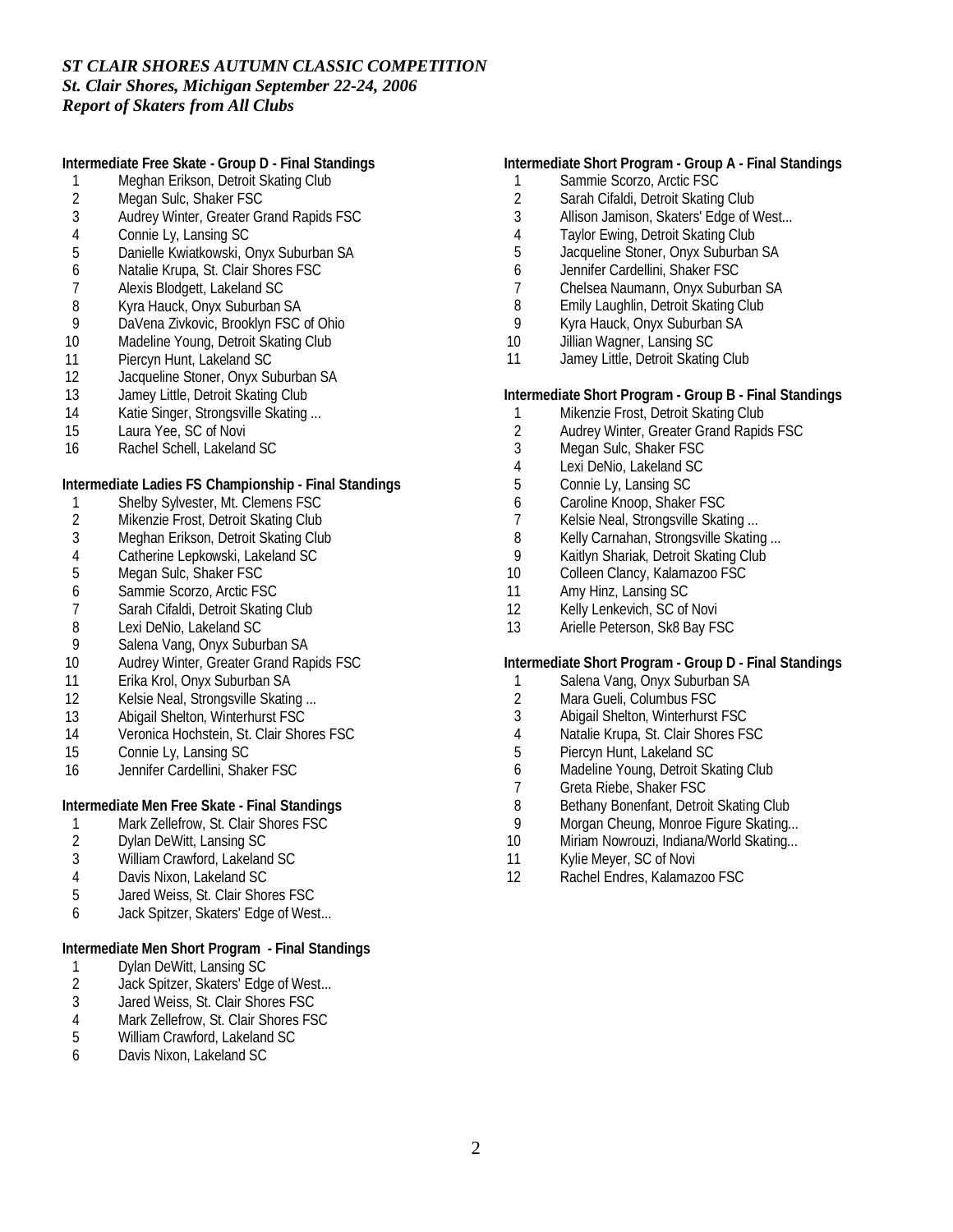**Intermediate Short Program - Group E - Final Standings**

- 1 Meghan Erikson, Detroit Skating Club<br>2 Chelsea Christopher, Strongsville Ska
- 2 Chelsea Christopher, Strongsville Skating ...<br>3 Danielle Kwiatkowski. Onvx Suburban SA
- 3 Danielle Kwiatkowski, Onyx Suburban SA
- 4 Katharine Huntley-Bachers, Winterhurst FSC<br>5 DaVena Zivkovic, Brooklyn FSC of Ohio
- 5 DaVena Zivkovic, Brooklyn FSC of Ohio
- 6 Paige Hamilton, Columbus FSC
- 7 Rachel Schell, Lakeland SC
- 
- 8 Katie Singer, Strongsville Skating ...<br>9 Andrea Partenio, Skaters' Edge of W Andrea Partenio, Skaters' Edge of West...
- 10 Emily Montreuil, St. Clair Shores FSC
- 11 Kristina Likhanskaya, North Suburban FSC
- 12 Shelbi Tierney, Fraser FSC
- 13 Julianna Crim, Lansing SC
- 14 Cara Borkowski, Strongsville Skating ...

**Intermediate Short Program- Group C - Final Standings**

- 1 Shelby Sylvester, Mt. Clemens FSC
- 2 Veronica Hochstein, St. Clair Shores FSC
- 3 Rachel Cole, Detroit Skating Club
- 
- 4 Alexis Blodgett, Lakeland SC<br>5 Erika Krol, Onyx Suburban SA 5 Erika Krol, Onyx Suburban SA
- 6 Catherine Lepkowski, Lakeland SC<br>7 Olivia Nixon, Lakeland SC
- 7 Olivia Nixon, Lakeland SC
- 
- 8 Alexandria Carr, Ann Arbor FSC<br>9 Alison Ge, Strongsville Skating...
- 9 Alison Ge, Strongsville Skating ...<br>10 Carly Poremba. Strongsville Skati Carly Poremba, Strongsville Skating ...
- 11 Kendyl Diederich, Fraser FSC
- 12 Stephanie Wotton, Lakeland SC
- 13 Allison Margevicius, Forestwood FSC

**Intermediate/Novice Spins - Final Standings**

- 1 Caitlyn Nemastil, Strongsville Skating ...
- 2 Greta Riebe, Shaker FSC
- 3 Hannah Kimberly, Shaker FSC
- 4 Paige Hamilton, Columbus FSC<br>5 Madeline Koehler, Cleveland Ska
- Madeline Koehler, Cleveland Skating Club
- 6 Stephanie Wotton, Lakeland SC
- 7 Briana Braver, Columbus FSC

**Juvenile Boys Free Skate - Final Standings**

- 1 Troy Tomasello, Strongsville Skating ...
- 2 Bejan Kanga, Strongsville Skating ...
- 3 Cameron Nowrouzi, Indiana/World Skating...
- 4 Alexander Newman, SC of Novi<br>5 Jeffrey Fishman, Arctic FSC
- 5 Jeffrey Fishman, Arctic FSC<br>6 Nicholas Fisk, St. Clair Shore
- Nicholas Fisk, St. Clair Shores FSC
- 7 Matthew Hurst, St. Clair Shores FSC
- **Juvenile Free Skate Group A Final Standings**
- 1 Allison Jamison, Skaters' Edge of West...
- 2 Jessica Schilkey, Port Huron FSC<br>3 Madeline Koehler. Cleveland Skati
- Madeline Koehler, Cleveland Skating Club
- 4 Rachel Cole, Detroit Skating Club
- 5 Mara Gueli, Columbus FSC
- 6 Rachelle Fragedakis, Strongsville Skating ...
- 7 Chenale Mackey, Westland FSC
- 8 Caitlyn Nemastil, Strongsville Skating ...
- 9 Kali Smith, Strongsville Skating ...
- 10 Kimberly Morawski, St. Clair Shores FSC
- 11 Ashton Miller, Lansing SC
- 12 Kelsey Walton, Detroit Skating Club
- 13 Kendall Calcaterra, Onyx Suburban SA
- 14 Rachel Hackett, St. Clair Shores FSC
- 15 Macrae Roark, Indiana/World Skating...
- 16 Jocelyn Keresman, Shaker FSC
- 17 Vera Barnwell, North Suburban FSC

**Juvenile Free Skate - Group B - Final Standings**

- 1 Jaylyn Kelly, Lansing SC
- 2 Hannah Kimberly, Shaker FSC<br>3 Kelly Carnahan, Strongsville Sk
- 
- 3 Kelly Carnahan, Strongsville Skating ...<br>4 Jamie Schreffler, Strongsville Skating ... Jamie Schreffler, Strongsville Skating ...
- 5 Kennedy Doyle, Indiana/World Skating...
- 6 Allyson Williams, Greater Grand Rapids FSC
- 
- 7 Anna Li, Detroit Skating Club<br>8 Erin Gales, Detroit Skating Cl Erin Gales, Detroit Skating Club
- 9 Jennifer Sterbenz, Detroit Skating Club
- 10 Amanda Gutowski, Westland FSC
- 11 Natalie Imirzian, SC of Novi
- 12 Angelica Dabrowski, Indiana/World Skating...
- 13 Rachael Moblo, Skaters' Edge of West...

**Juvenile Free Skate Championships - Final Standings**

- 1 Jessica Schilkey, Port Huron FSC<br>2 Mara Gueli, Columbus FSC
- Mara Gueli, Columbus FSC
- 3 Allison Jamison, Skaters' Edge of West...
- 4 Madeline Koehler, Cleveland Skating Club
- 5 Jaylyn Kelly, Lansing SC
- 6 Kennedy Doyle, Indiana/World Skating...
- 7 Jamie Schreffler, Strongsville Skating ...
- 8 Kelly Carnahan, Strongsville Skating ...
- 9 Rachel Cole, Detroit Skating Club
- 10 Hannah Kimberly, Shaker FSC
- 11 Allyson Williams, Greater Grand Rapids FSC<br>12 Rachelle Fragedakis, Strongsville Skating...
- Rachelle Fragedakis, Strongsville Skating ...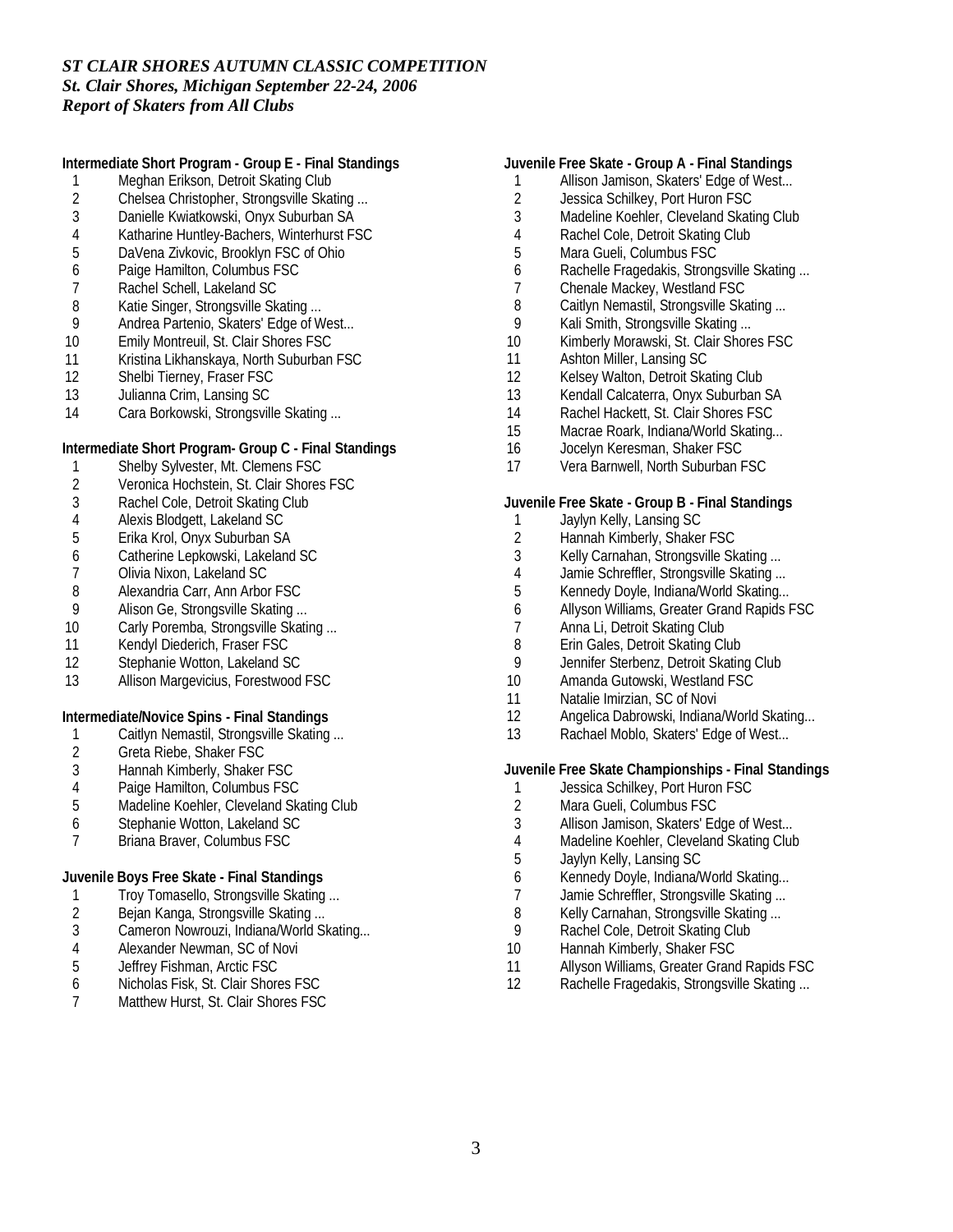**Juvenile Pairs Free Skate - Final Standings**

- 1 Rachel Cole, Detroit Skating Club
- 1 Spenser Feller, Detroit Skating Club<br>2 Rachael Moblo, Skaters' Edge of We
- Rachael Moblo, Skaters' Edge of West...
- 2 Thomas Spitzer, Skaters' Edge of West...
- 3 Kaitlin Budd, Detroit Skating Club
- 3 Konstantin Chizhikov, North Suburban FSC
- 4 Anastacia Torossian, Lakeland SC
- 4 Davis Nixon, Lakeland SC

**Juvenile Short Program - Group A - Final Standings**

- 1 Jennifer Sterbenz, Detroit Skating Club<br>2 Madeline Koehler, Cleveland Skating Cl
- 2 Madeline Koehler, Cleveland Skating Club<br>3 Caitlyn Nemastil. Strongsville Skating ...
- Caitlyn Nemastil, Strongsville Skating ...
- 4 Kali Smith, Strongsville Skating ...<br>5 Kaitlin Budd. Detroit Skating Club
- 5 Kaitlin Budd, Detroit Skating Club
- 6 Rachel Hackett, St. Clair Shores FSC
- 7 Anna Li, Detroit Skating Club
- 8 Jocelyn Keresman, Shaker FSC
- 9 Angelica Dabrowski, Indiana/World Skating...
- 10 Kendall Calcaterra, Onyx Suburban SA
- 11 Erin Maki, Onyx Suburban SA
- 12 Victoria Dawson, Onyx Suburban SA

**Juvenile Short Program - Group B - Final Standings**

- 1 Jessica Schilkey, Port Huron FSC<br>2 Hannah Kimberly, Shaker FSC
- 2 Hannah Kimberly, Shaker FSC<br>3 Chenale Mackey. Westland FS
- 3 Chenale Mackey, Westland FSC
- 4 Lauren Smith, Onyx Suburban SA<br>5 Allyson Williams. Greater Grand Ra
- 5 Allyson Williams, Greater Grand Rapids FSC
- 6 Erin Gales, Detroit Skating Club
- 7 Ashton Miller, Lansing SC
- 8 Rachel Burgett, Strongsville Skating ...
- 9 Taylor Lee, Cleveland Skating Club
- 10 Regan Tang, SC of Novi
- 11 Courtney Cameron, St. Clair Shores FSC

**Low Beginner Compulsory Moves - Group A - Final Standings**

- 1 Journey Abbott, Skaters' Edge of West...<br>2 Katerina Zimmerman. Strongsville Skatin
- 2 Katerina Zimmerman, Strongsville Skating ...<br>3 Taylor Whaley, Greater Grand Rapids FSC
- Taylor Whaley, Greater Grand Rapids FSC
- 4 Makenna Visga, Port Huron FSC
- 5 Michaela Keils, Farmington Hills FSC
- 6 Carolyn Tinkham, Greater Grand Rapids FSC
- 7 Stephanie Brisendine, St. Clair Shores FSC<br>8 John B. Postma. Greater Grand Rapids FSC
- 8 John B. Postma, Greater Grand Rapids FSC<br>9 Phoebe Foss Columbus FSC
- 9 Phoebe Foss, Columbus FSC

#### **Low Beginner Compulsory Moves - Group B - Final Standings**

- 1 Paige Koehn, Port Huron FSC
- 2 Molly Dombrowski, Fraser FSC<br>3 Annemarie Heitz, Port Huron FS
- 3 Annemarie Heitz, Port Huron FSC
- 4 Ashlyn Olson, Lakeland SC
- 5 Courtney Guilhault-Amey, Port Huron FSC
- 6 Joanna Khorey, Greater Grand Rapids FSC
- 7 Lydia Summerville, St. Clair Shores FSC
- 8 Molly Piskor, St. Clair Shores FSC
- 9 Kathryn Shaw, Port Huron FSC

**Low Beginner Free Skate - Group A - Final Standings**

- 1 Reagan King, Dearborn FSC
- 2 Samantha Lee, Mt. Clemens FSC
- 3 Molly Dombrowski, Fraser FSC
- 4 Carolyn Tinkham, Greater Grand Rapids FSC
- 5 Journey Abbott, Skaters' Edge of West...
- 6 Makenna Visga, Port Huron FSC
- 7 Katerina Zimmerman, Strongsville Skating ...
- 8 Phoebe Foss, Columbus FSC

**Low Beginner Free Skate - Group B - Final Standings**

- 1 Grace Nagelvoort, Skaters' Edge of West...<br>2 Chloe Gates, Twin Bays SC
- 2 Chloe Gates, Twin Bays SC
- 3 Sarah Cait Knott, Columbus FSC
- 4 Annemarie Heitz, Port Huron FSC<br>5 Paige Koehn. Port Huron FSC
- 5 Paige Koehn, Port Huron FSC
- 6 Laura Miller, Mt. Clemens FSC
- 7 Rachel Horton, Lakeland SC
- 8 Ashlyn Olson, Lakeland SC
- 9 Kathryn Shaw, Port Huron FSC

**Low Beginner Free Skate - Group C - Final Standings**

- 1 Nicole Kellum, Farmington Hills FSC
- 2 Courtney Guilhault-Amey, Port Huron FSC<br>3 Joanna Khorev. Greater Grand Rapids FSC
- Joanna Khorey, Greater Grand Rapids FSC
- 4 Megan Ewald, St. Clair Shores FSC
- 5 Lydia Summerville, St. Clair Shores FSC
- 6 Jessica Walilko, St. Clair Shores FSC
- 7 Taylor Whaley, Greater Grand Rapids FSC
- 8 Johanna Berger, St. Clair Shores FSC

**Novice Pairs Free Skate - Final Standings**

- 1 Jaylyn Kelly, Lansing SC
- 1 Gabe Woodruff, Detroit Skating Club
- 2 Melissa Bedell, SC of Novi<br>2 Justin Williams, Onvx Subu
- 2 Justin Williams, Onyx Suburban SA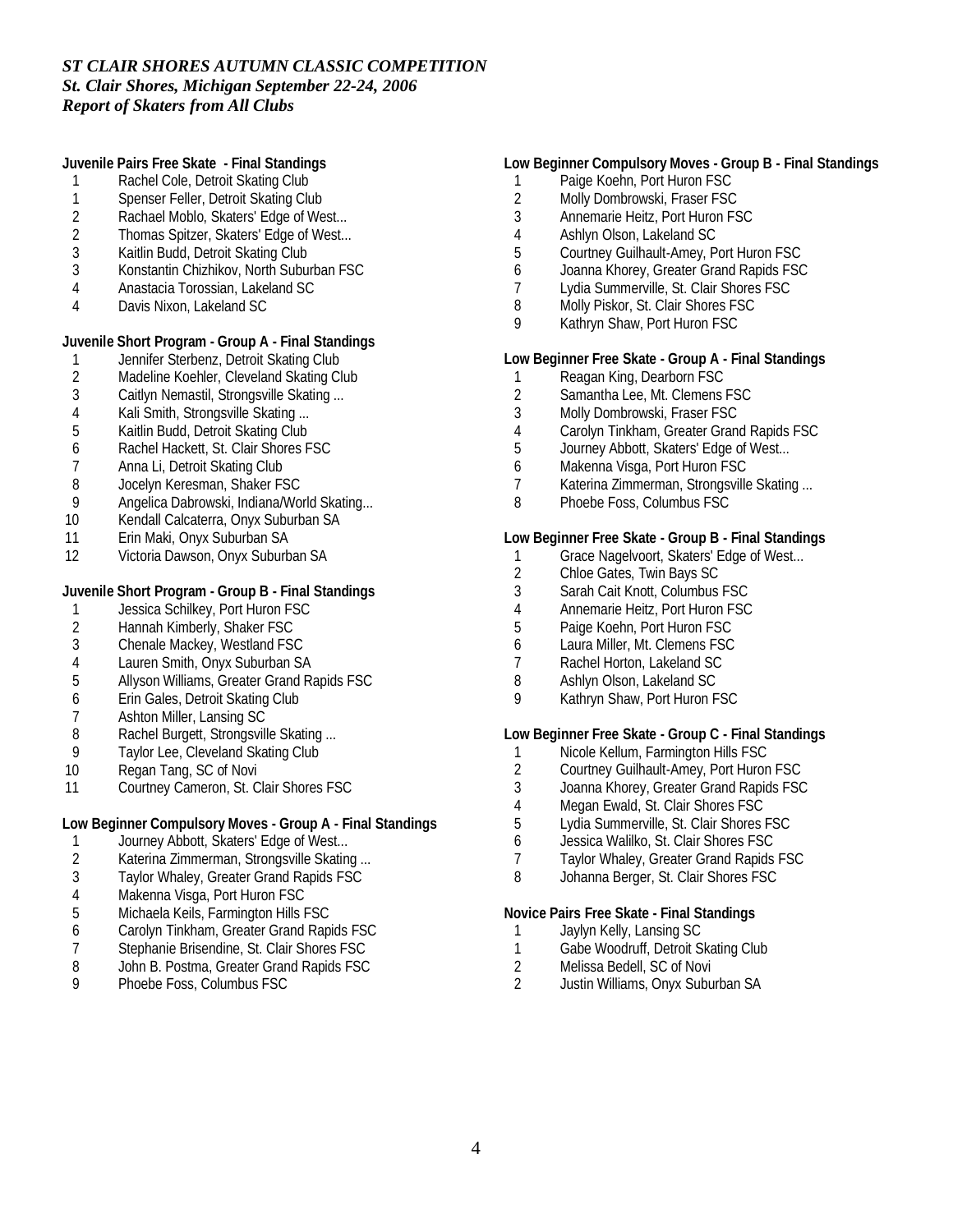**Novice Pairs Short Program - Final Standings**

- 1 Melissa Bedell, SC of Novi
- 1 Justin Williams, Onyx Suburban SA<br>2 Javlyn Kelly, Lansing SC
- 2 Jaylyn Kelly, Lansing SC
- 2 Gabe Woodruff, Detroit Skating Club
- 3 Emily Glassberg, Detroit Skating Club
- 3 Kurt Weiss, Detroit Skating Club

**Open Juvenile Free Skate - Group A - Final Standings**

- 1 Minna Song, St. Clair Shores FSC
- 2 Rachel Racette, North Suburban FSC<br>3 Erica Miller, Onyx Suburban SA
- 3 Erica Miller, Onyx Suburban SA
- 4 Ellen Krzezewski, St. Clair Shores FSC
- 5 Kyla Cools, St. Clair Shores FSC
- 6 Ashley Berg, Lakeland SC
- 7 Leah Maniaci, St. Clair Shores FSC
- 8 Brooke Ward, Port Huron FSC
- 9 Ashley Orban, North Suburban FSC
- 10 Kristin Prestel, North Suburban FSC
- 11 Briana Braver, Columbus FSC
- 12 Emily Hamilton, Columbus FSC
- 13 Jenna Shoemaker, Lakeland SC
- 
- 14 Avery Wine, Port Huron FSC<br>15 Kimberly Kendrek. Mt. Cleme Kimberly Kendrek, Mt. Clemens FSC

**Open Juvenile Free Skate - Group B - Final Standings**

- 1 Katie Miller, Port Huron FSC<br>2 Chandler Barr, Detroit Skating
- 2 Chandler Barr, Detroit Skating Club
- 3 Kylie Meyer, SC of Novi
- 
- 4 Elisa Duesing, Kent SC<br>5 Rachel Tagliamonte. Me 5 Rachel Tagliamonte, Mentor FSC
- 6 Taylor Graham, Onyx Suburban SA
- 7 Jenny Wasik, Westland FSC
- 8 Rebecca Brown, North Suburban FSC
- 9 Sarah Pausch, North Suburban FSC
- 10 Lauren Braun, Mt. Clemens FSC
- 11 Michelle Kendrek, Mt. Clemens FSC
- 12 Paige Brown, So. Dayton FSC
- 13 Jessica Shoemaker, Lakeland SC

#### **Open Juvenile Short Program - Group A - Final Standings**

- 1 Kyla Cools, St. Clair Shores FSC
- 2 Ashley Berg, Lakeland SC
- 3 Gina DeSico, Detroit Skating Club
- 4 Ashley Orban, North Suburban FSC<br>5 Brigitte Kovar, Strongsville Skating...
- Brigitte Kovar, Strongsville Skating ...
- 6 Jenna Shoemaker, Lakeland SC
- 7 Leah Maniaci, St. Clair Shores FSC

#### **Open Juvenile Short Program - Group B - Final Standings**

- 1 Ellen Krzezewski, St. Clair Shores FSC
- 2 Katie Miller, Port Huron FSC<br>3 Elisa Duesing, Kent SC
- 3 Elisa Duesing, Kent SC
- 4 Kristin Prestel, North Suburban FSC
- 5 Sara Chrzanowski, Onyx Suburban SA
- 6 Briana Braver, Columbus FSC
- 7 Avery Wine, Port Huron FSC
- 8 Jessica Shoemaker, Lakeland SC

**Pre-Juvenil Compulsory Moves - Group C - Final Standings**

- 1 Meghan Koehler, Cleveland Skating Club<br>2 Adrienne Yu. Dearborn FSC
- 2 Adrienne Yu, Dearborn FSC<br>3 Ashleigh Ostin, Farmington H
- 3 Ashleigh Ostin, Farmington Hills FSC
- 4 Abbey Taussig, Strongsville Skating ...<br>5 Rebecca Fracassa, St. Clair Shores FS
- 5 Rebecca Fracassa, St. Clair Shores FSC
- 6 Nevena Divic, Greater Grand Rapids FSC
- 7 Emily Brzezicki, St. Clair Shores FSC

**Pre-Juvenile Boys Free Skate - Final Standings**

- 1 Timothy Sterbenz, Detroit Skating Club
- 2 Jordan Pordash, Brooklyn FSC of Ohio
- 3 Shayne Kelly, Lansing SC
- 4 Daniel Takayama, Detroit Skating Club
- **Pre-Juvenile Championship Final Standings**
- 
- 1 Emma St. John, Mt. Clemens FSC<br>2 Meghan Koehler. Cleveland Skatin Meghan Koehler, Cleveland Skating Club
- 3 Lauren Smith, Onyx Suburban SA
- 4 Kaitlin Budd, Detroit Skating Club
- 5 Hannah Miller, Lansing SC
- 6 Elizabeth Donohew, Kent SC
- 7 Adrienne Yu, Dearborn FSC
- 8 Erica Brown, Greater Grand Rapids FSC
- 9 Samantha Girardi, Strongsville Skating ...
- 10 Kayla Sledzinski, Mt. Clemens FSC
- 11 Danae Bundy, Ann Arbor FSC
- 12 Carly Hagan, Lansing SC
- 13 Melanie Blaszkowski, Onyx Suburban SA
- 14 Eliza Somsel, Greater Grand Rapids FSC
- 15 Leah Israel, Detroit Skating Club
- 16 Sophia Othoudt, Lansing SC

**Pre-Juvenile Compulsory Moves - Group A - Final Standings**

- 1 Elizabeth Donohew, Kent SC
- 2 Vanessa Winter, Greater Grand Rapids FSC<br>3 Anais Baker, Lansing SC
- 3 Anais Baker, Lansing SC
- 4 Tricia Pasque, St. Clair Shores FSC<br>5 Erin Lyddon, North Suburban FSC
- 5 Erin Lyddon, North Suburban FSC
- 6 Haylee Cantor, North Suburban FSC
- 7 Charity Haylett, Monroe Figure Skating...
- 8 Emily Falk, Port Huron FSC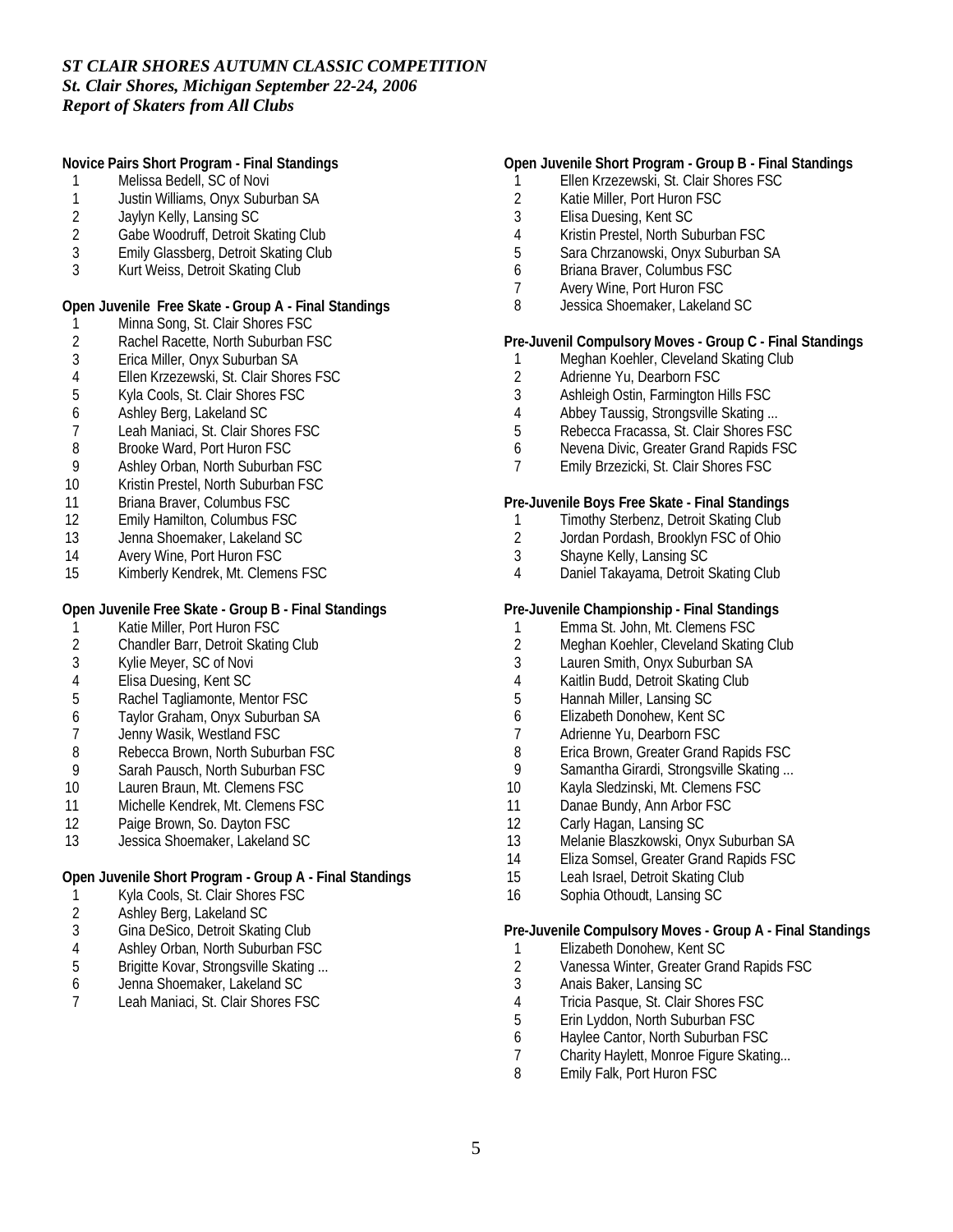**Pre-Juvenile Compulsory Moves - Group B - Final Standings**

- 1 Hannah Miller, Lansing SC<br>2 Sarah Faust, Kent SC
- 2 Sarah Faust, Kent SC<br>3 Noria Carassa. Greate
- 3 Noria Carassa, Greater Grand Rapids FSC
- 4 Cheryl Still, Greater Grand Rapids FSC

**Pre-Juvenile Compulsory Moves - Group D - Final Standings**

- 1 Alexandra Draybuk, Farmington Hills FSC
- 2 Cecily Valdez, North Suburban FSC<br>3 Allison Pasque, St. Clair Shores FSC
- Allison Pasque, St. Clair Shores FSC
- 4 Angel Zhang, Shaker FSC<br>5 Dayle Kotarba, Skating Clu
- Dayle Kotarba, Skating Club of Centr...

**Pre-Juvenile Free Skate - Group A - Final Standings**

- 1 Emma St. John, Mt. Clemens FSC<br>2 Hannah Miller. Lansing SC
- 2 Hannah Miller, Lansing SC<br>3 Lauren Smith, Onvx Suburk
- Lauren Smith, Onyx Suburban SA
- 4 Danae Bundy, Ann Arbor FSC
- 5 Jessica Gordon, Strongsville Skating ...
- 6 Catherine Garber, SA of Plymouth
- 7 Anne Stout, Cleveland Skating Club<br>8 Gina DeSico, Detroit Skating Club
- 8 Gina DeSico, Detroit Skating Club<br>9 Courtney Cameron, St. Clair Shore
- 9 Courtney Cameron, St. Clair Shores FSC<br>10 Ashleigh Ostin, Farmington Hills FSC
- Ashleigh Ostin, Farmington Hills FSC
- 11 Megan Haase, Detroit Skating Club
- 12 Cassaundra Wroten, SC of Novi
- 13 Paige Pringle, St. Clair Shores FSC
- 14 Nevena Divic, Greater Grand Rapids FSC
- 15 Kelsey Green, Port Huron FSC
- 16 Marissa Shoemaker, Lakeland SC

**Pre-Juvenile Free Skate - Group B - Final Standings**

- 1 Elizabeth Donohew, Kent SC
- 2 Melanie Blaszkowski, Onyx Suburban SA
- 3 Sophia Othoudt, Lansing SC
- 4 Eliza Somsel, Greater Grand Rapids FSC<br>5 Rachael Henninger, Port Huron FSC
- 5 Rachael Henninger, Port Huron FSC
- 6 Holly Arneil, Port Huron FSC
- 7 Brigitte Kovar, Strongsville Skating ...<br>8 Francesca Fracassa. St. Clair Shores
- 8 Francesca Fracassa, St. Clair Shores FSC
- 9 Ashley Beyer, Greater Grand Rapids FSC
- 10 Katie Hochrein, Ann Arbor FSC
- 11 Rebecca Sievewright, Lakeland SC
- 12 Sara Chrzanowski, Onyx Suburban SA
- 13 Laura Klein, Columbus FSC
- 14 Nicole Heimbach, SC of Novi<br>15 Haylee Cantor, North Suburba
- Haylee Cantor, North Suburban FSC
- 16 Taylor Siecinski, St. Clair Shores FSC

#### **Pre-Juvenile Free Skate - Group C - Final Standings**

- 1 Meghan Koehler, Cleveland Skating Club
- 2 Erica Brown, Greater Grand Rapids FSC<br>3 Adrienne Yu. Dearborn FSC
- Adrienne Yu, Dearborn FSC
- 4 Leah Israel, Detroit Skating Club
- 5 Erin Lyddon, North Suburban FSC
- 6 Rachel Burgett, Strongsville Skating ...
- 7 Taylor Lee, Cleveland Skating Club
- 8 Sarah Faust, Kent SC<br>9 Abbey Taussig, Strong
- Abbey Taussig, Strongsville Skating ...
- 10 Kelley Buc, Port Huron FSC
- 11 Alexandra Draybuk, Farmington Hills FSC
- 12 Hannah Reister, Lansing SC
- 13 Rebecca Fracassa, St. Clair Shores FSC
- 14 Cheryl Still, Greater Grand Rapids FSC
- 15 Victoria Dawson, Onyx Suburban SA
- 16 Anais Baker, Lansing SC

#### **Pre-Juvenile Free Skate - Group D - Final Standings**

- 1 Kaitlin Budd, Detroit Skating Club
- 2 Kayla Sledzinski, Mt. Clemens FSC
- 3 Carly Hagan, Lansing SC
- 4 Samantha Girardi, Strongsville Skating ...<br>5 Ellen Gabelmann, Farmington Hills FSC
- 5 Ellen Gabelmann, Farmington Hills FSC
- 6 Katherine Krausman, Lakeland SC
- 7 Jade Lun, St. Clair Shores FSC<br>8 Angel Zhang. Shaker FSC
- 8 Angel Zhang, Shaker FSC<br>9 Jessica Nicosia, Detroit Sk
- Jessica Nicosia, Detroit Skating Club
- 10 Michelle Lee, South Dayton FSC
- 11 Cecily Valdez, North Suburban FSC
- 12 Nicole Kettel, Winterhurst FSC
- 13 Noria Carassa, Greater Grand Rapids FSC
- 14 Vanessa Winter, Greater Grand Rapids FSC
- 15 Regan Tang, SC of Novi
- 16 Erin Maki, Onyx Suburban SA
- 17 Emily Falk, Port Huron FSC
- 18 Samantha Stephens, Port Huron FSC

**Pre-Juvenile/Juvenile Spins - Group B - Final Standings**

- 1 Sarah Faust, Kent SC
- 2 Angel Zhang, Shaker FSC
- 3 Emily Brzezicki, St. Clair Shores FSC
- 4 Tricia Pasque, St. Clair Shores FSC
- 5 Madeleine York, North Suburban FSC
- 6 Donna Makela, St. Clair Shores FSC

**Pre-Juvenile/Juvenile Spins- Group A - Final Standings**

- 1 Katherine Krausman, Lakeland SC<br>2 Vera Barnwell, North Suburban FS
- 2 Vera Barnwell, North Suburban FSC<br>3 Havlee Cantor, North Suburban FSC
- Haylee Cantor, North Suburban FSC
- 4 Angela Kabat, St. Clair Shores FSC
- 5 Marissa Shoemaker, Lakeland SC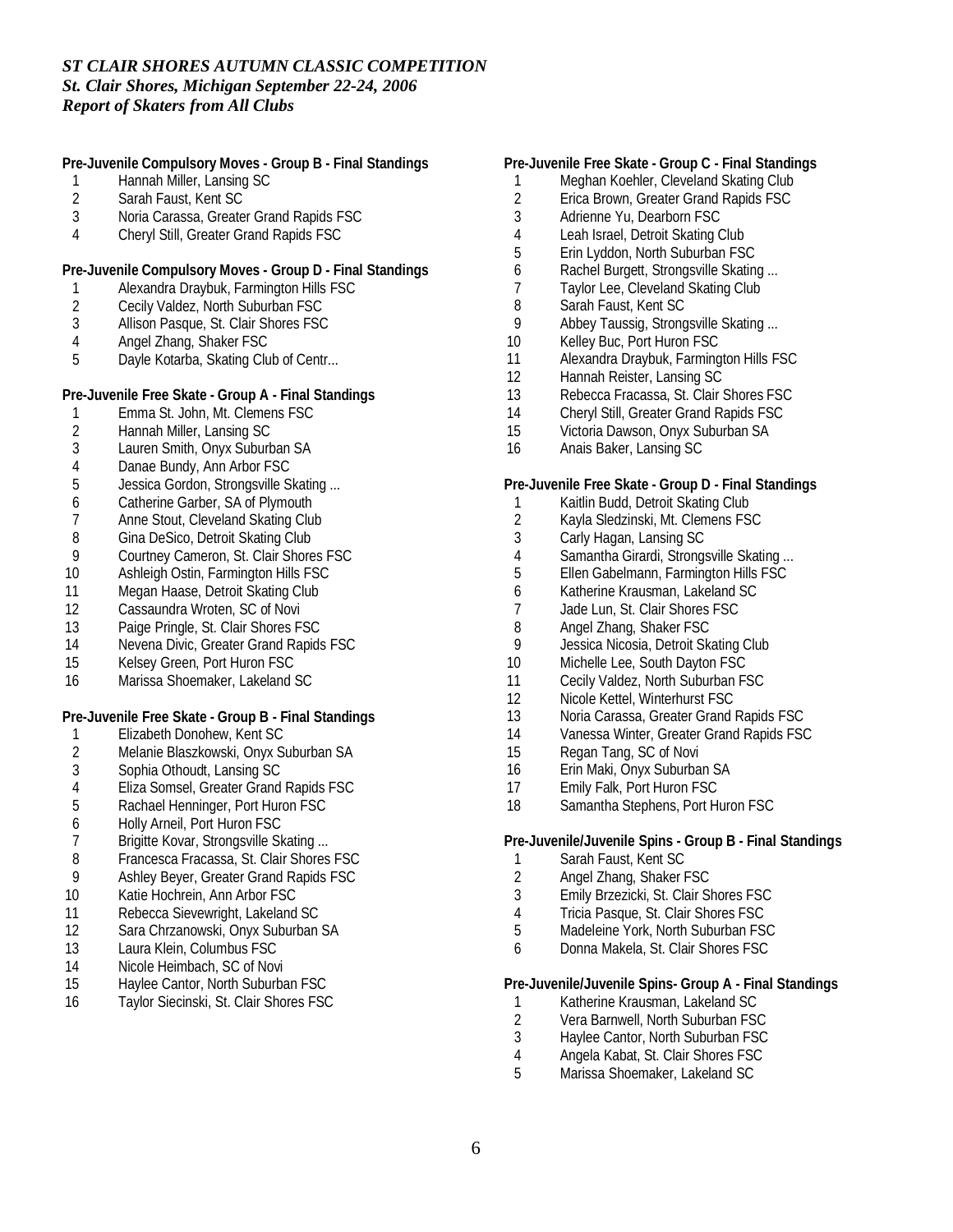**Preliminary Compulsory Moves - Group A - Final Standings**

- 1 Madeleine Rutledge, Detroit Skating Club
- 2 Lyndsay Ream, Strongsville Skating ...<br>3 Victoria Brown. North Suburban FSC
- 3 Victoria Brown, North Suburban FSC
- 4 Lauren Dumas, North Suburban FSC
- 5 Mariah Howard, Shaker FSC
- 6 Ireland Portalski, St. Clair Shores FSC
- 7 Shelby Dziedzic, SA of Plymouth

**Preliminary Compulsory Moves - Group B - Final Standings**

- 1 Ashley Wojtyo, SC of Novi<br>2 Miranda Caruso, St. Clair S
- 2 Miranda Caruso, St. Clair Shores FSC<br>3 Alyssa Riihimaa, Greater Grand Rapid:
- 3 Alyssa Riihimaa, Greater Grand Rapids FSC
- 4 Stacey Tomkovich, Farmington Hills FSC
- 5 Paris Berry, St. Clair Shores FSC
- 6 Ayuko Okano, Strongsville Skating ...

**Preliminary Compulsory Moves - Group C - Final Standings**

- 1 Chelsea Sherman, Greater Grand Rapids FSC
- 2 Jade Lun, St. Clair Shores FSC
- 3 Jacquelyn Keller, Lakeland SC
- 
- 4 Kelsey Helwig, Farmington Hills FSC<br>5 Heather Baines. St. Clair Shores FSC 5 Heather Baines, St. Clair Shores FSC
- 6 Meagan Rapin, Farmington Hills FSC

**Preliminary Free Skate - Group A - Final Standings**

- 1 Sarah Salomone, Pavilion Skating Club...<br>2 Anastacia Torossian. Lakeland SC
- 2 Anastacia Torossian, Lakeland SC
- 3 Jordan Thayer, Mt. Clemens FSC
- 4 Madeleine Rutledge, Detroit Skating Club<br>5 Celine Lecoca, Detroit Skating Club
- 5 Celine Lecocq, Detroit Skating Club
- 6 Mariah Howard, Shaker FSC
- 7 Madeline Geffert, Onyx Suburban SA
- 8 Samantha Hawke, Onyx Suburban SA

**Preliminary Free Skate - Group B - Final Standings**

- 1 Samantha Cappello, FSC of Birmingham
- 2 Caitlin DeLuca, Detroit Skating Club<br>3 Alexandra Zazula, Detroit Skating Clu
- 3 Alexandra Zazula, Detroit Skating Club
- 
- 4 Madeline Franchock, SA of Plymouth<br>5 Ireland Portalski, St. Clair Shores FSC 5 Ireland Portalski, St. Clair Shores FSC
- 6 Ashley Kersten, Detroit Skating Club
- 7 Spencer Thomas, Detroit Skating Club
- 8 Madeleine York, North Suburban FSC

**Preliminary Free Skate - Group C - Final Standings**

- 1 Miranda Caruso, St. Clair Shores FSC<br>2 Kelsey Kavulich, Troy Academy of FS
- 2 Kelsey Kavulich, Troy Academy of FS<br>3 Allison Gutowski, Westland FSC
- 3 Allison Gutowski, Westland FSC
- 4 Heather Motter, Mt. Clemens FSC<br>5 Davle Kotarba, Skating Club of Ce
- Dayle Kotarba, Skating Club of Centr...
- 6 Heather Baines, St. Clair Shores FSC
- Rachael Coppens, Mt. Clemens FSC
- 8 Meagan Rapin, Farmington Hills FSC

#### **Preliminary Liimited Free Skate - Group B - Final Standings**

- 1 Chelsea Sherman, Greater Grand Rapids FSC
- 2 Jasmine Patrick, Troy Academy of FS<br>3 Ashlev Woitvo. SC of Novi
- 3 Ashley Wojtyo, SC of Novi
- 4 Kelsey Helwig, Farmington Hills FSC
- 5 Cortney Kubicki, Troy Academy of FS
- 6 Klabera Komini, Mt. Clemens FSC
- 7 Mackenzie Kelley, SC of Novi
- 8 Donna Makela, St. Clair Shores FSC

**Preliminary Limited Boys Free Skate - Final Standings**

- 1 Parviz Kanga, Strongsville Skating ...<br>2 Anthony Colombo. Fraser FSC
- Anthony Colombo, Fraser FSC

**Preliminary Limited Free Skate - Group A - Final Standings**

- 1 Shelby Dziedzic, SA of Plymouth
- 2 Hannah Szajner, Lakeland SC
- 3 Karisa Yu, Lakeland SC
- 4 Alyssa Loshinskie, Detroit Skating Club
- 5 Stacey Tomkovich, Farmington Hills FSC
- 6 Hanna Guidry, North Suburban FSC
- 7 Alyssa Riihimaa, Greater Grand Rapids FSC
- 8 Paris Berry, St. Clair Shores FSC

**Preliminary Spins - Final Standings**

- 1 Madeleine Rutledge, Detroit Skating Club<br>2 Lyndsav Ream. Strongsville Skating ...
- 2 Lyndsay Ream, Strongsville Skating ...<br>3 Miranda Caruso, St. Clair Shores FSC
- Miranda Caruso, St. Clair Shores FSC
- 4 Hanna Guidry, North Suburban FSC<br>5 Victoria Brown, North Suburban FSC
- 5 Victoria Brown, North Suburban FSC
- 6 Emily O'Toole, FSC of Birmingham
- 7 Alyssa Hearth, Greater Grand Rapids FSC

**Pre-Preliminary Free Skate - Final Standings**

- 1 Livvy Shilling, Columbus FSC<br>2 Lyndsav Ream, Strongsville S
- 2 Lyndsay Ream, Strongsville Skating ...<br>3 Lauren Dumas. North Suburban FSC
- Lauren Dumas, North Suburban FSC
- 4 Alyssa Hearth, Greater Grand Rapids FSC
- 5 Jacquelyn Keller, Lakeland SC

**Pre-Preliminary Compulsory Moves - Group A - Final Standings**

- 1 Meghan Murphy, Port Huron FSC
- 2 Maria Mulligan, Port Huron FSC
- 3 Rachael Bachman, Columbus FSC
- 4 Jenalyn Pangborn, St. Clair Shores FSC
- 5 Nicole Rosenberg, St. Clair Shores FSC

**Pre-Preliminary Compulsory Moves - Group B - Final Standings**

- 1 Livvy Shilling, Columbus FSC<br>2 Bridget Race, Farmington Hills
- 2 Bridget Race, Farmington Hills FSC
- 3 Lauryn Rumisek, Greater Grand Rapids FSC
- 4 Veronica Heitz, Port Huron FSC<br>5 Aretha Rahim, Port Huron FSC
- 5 Aretha Rahim, Port Huron FSC
- 6 Alexandra Kaul, St. Clair Shores FSC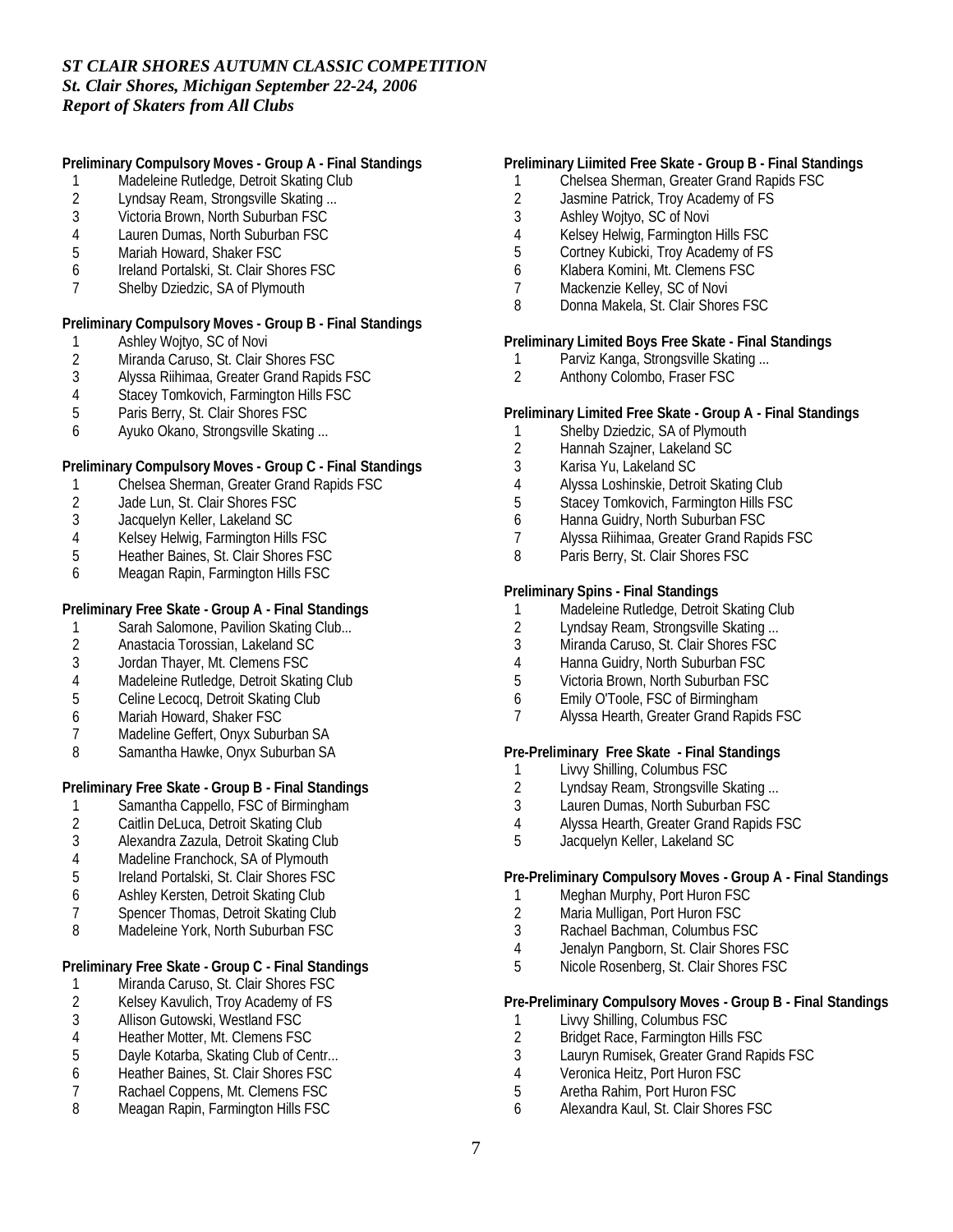**Pre-Preliminary Compulsory Moves - Group C - Final Standings**

- 1 Jacqueline Vande Wege, Skaters' Edge of West...
- 2 Samantha Harrison, Greater Grand Rapids FSC<br>3 Alvssa Hearth. Greater Grand Rapids FSC
- 3 Alyssa Hearth, Greater Grand Rapids FSC
- 4 Cammy Henry, Lansing SC<br>5 Michael Young, Skaters' Ed
- Michael Young, Skaters' Edge of West...
- 6 Elizabeth Meldrum, St. Clair Shores FSC
- 7 Tess Dupes, Port Huron FSC

**Pre-Preliminary Limited Free Skate - Group A - Final Standings**

- 1 Meghan Murphy, Port Huron FSC<br>2 Maria Mulligan, Port Huron FSC
- 2 Maria Mulligan, Port Huron FSC<br>3 Octavia Renke, Troy Academy o
- Octavia Renke, Troy Academy of FS
- 4 Amy Hu, Detroit Skating Club
- 5 Jenalyn Pangborn, St. Clair Shores FSC
- 6 Elizabeth Colombo, Fraser FSC

**Pre-Preliminary Limited Free Skate - Group B - Final Standings**

- 1 Victoria Brown, North Suburban FSC<br>2 Madeline Meek, Detroit Skating Club
- Madeline Meek, Detroit Skating Club
- 3 Lauryn Rumisek, Greater Grand Rapids FSC
- 4 Natalie Steiert, Lakeland SC<br>5 Kaitlin Trimpe, Berkley Royal
- 5 Kaitlin Trimpe, Berkley Royal Blades FSC
- 6 Alex Kaul

**Pre-Preliminary Limited Free Skate - Group C - Final Standings**

- 1 Natalie Puckett, SA of Plymouth<br>2 Hailey Tramel. Trov Academy of
- 2 Hailey Tramel, Troy Academy of FS
- 3 Veronica Heitz, Port Huron FSC
- 4 Aretha Rahim, Port Huron FSC
- 5 Emily O'Toole, FSC of Birmingham
- 6 Elizabeth Meldrum, St. Clair Shores FSC
- 7 Kaitlin Prakken, Berkley Royal Blades FSC

**Pre-Preliminary Limited Free Skate - Group D - Final Standings**

- 1 Alyson Wellman, Troy Academy of FS<br>2 Samantha Harrison, Greater Grand Ra
- 2 Samantha Harrison, Greater Grand Rapids FSC
- 3 Cammy Henry, Lansing SC
- 4 Abigail Benard, Westland FSC<br>5 Tess Dupes. Port Huron FSC
- 5 Tess Dupes, Port Huron FSC
- 6 Amanda Kostusyk, St. Clair Shores FSC

**Pre-Preliminary Spins - Final Standings**

- 1 Lauren Dumas, North Suburban FSC
- 2 Jenalyn Pangborn, St. Clair Shores FSC<br>3 Tess Dupes, Port Huron FSC
- 3 Tess Dupes, Port Huron FSC<br>4 Nicole Rosenberg, St. Clair St
- Nicole Rosenberg, St. Clair Shores FSC
- 5 Rachael Bachman, Columbus FSC
- 6 Cammy Henry, Lansing SC

#### **Solo Dance - Foxtrot - Final Standings**

- 1 Heather Heimbach, SC of Novi
- 2 Shannon Hurst, St. Clair Shores FSC<br>3 Tricia Pasque. St. Clair Shores FSC
- Tricia Pasque, St. Clair Shores FSC
- 4 Andrea Heide, St. Clair Shores FSC
- 5 Madeleine Rutledge, Detroit Skating Club

**Solo Dance - Cha Cha - Final Standings**

- 1 Parviz Kanga, Strongsville Skating ...
- 2 Jared Weiss, St. Clair Shores FSC

**Solo Dance - European Waltz - Final Standings**

- 1 Bejan Kanga, Strongsville Skating ...<br>2 Shannon Hurst. St. Clair Shores FSC
- 2 Shannon Hurst, St. Clair Shores FSC
- 3 Heather Heimbach, SC of Novi

**Solo Dance - Fourteenstep - Final Standings**

- 1 Bejan Kanga, Strongsville Skating ...
- 2 Greta Riebe, Shaker FSC
- 3 Shannon Hurst, St. Clair Shores FSC
- 4 Andrea Heide, St. Clair Shores FSC
- 5 Tricia Pasque, St. Clair Shores FSC
- 6 Madeleine Rutledge, Detroit Skating Club

**Solo Dance - Hickory Hoedown - Final Standings**

- 1 Vera Barnwell, North Suburban FSC<br>2 Emily O'Toole. FSC of Birmingham
- 2 Emily O'Toole, FSC of Birmingham

**Solo Dance - Rocker Foxtrot - Final Standings**

- 1 Nicole Heimbach, SC of Novi<br>2 Beian Kanga, Strongsville Ska
- Bejan Kanga, Strongsville Skating ...
- 3 Shannon Hurst, St. Clair Shores FSC

**Solo Dance - Swing - Final Standings**

- 
- 1 Vera Barnwell, North Suburban FSC<br>2 Parviz Kanga, Strongsville Skating... 2 Parviz Kanga, Strongsville Skating ...<br>3 Emily O'Toole. FSC of Birmingham
- Emily O'Toole, FSC of Birmingham

**Solo Dance - Ten Fox - Final Standings**

- 1 Allison Pasque, St. Clair Shores FSC
- 2 Ireland Portalski, St. Clair Shores FSC

**Solo Dance - Willow Waltz - Final Standings**

- 1 Emily O'Toole, FSC of Birmingham
- 2 Ireland Portalski, St. Clair Shores FSC
- 3 Andrea Heide, St. Clair Shores FSC
- 4 Allison Pasque, St. Clair Shores FSC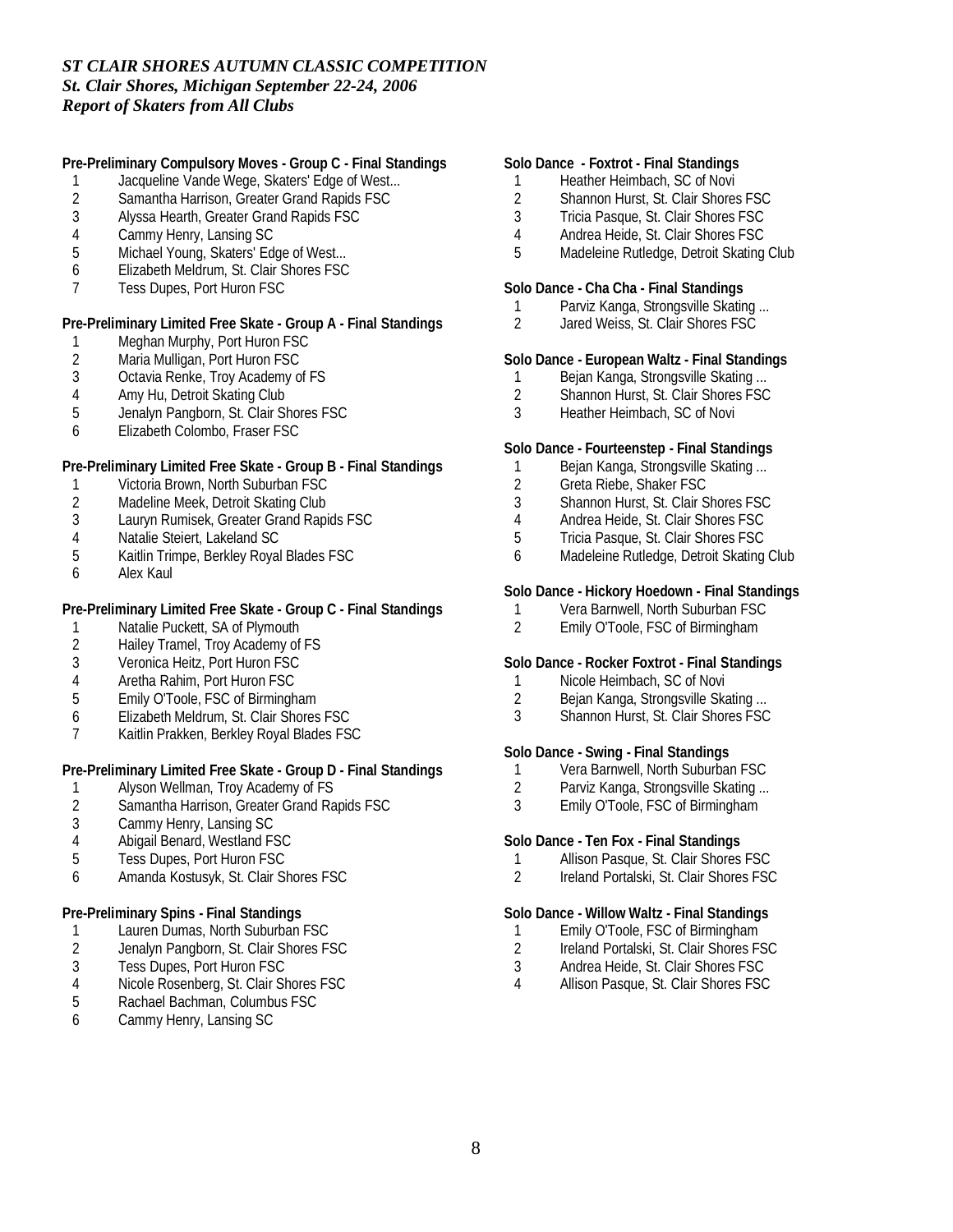## **SENIOR MEN SP FINAL RESULT**

| Pl. | <b>Name</b>                | <b>Nation Total</b><br><b>Score</b> | <b>SP</b> |
|-----|----------------------------|-------------------------------------|-----------|
|     | Ben WOOLWINE<br>Detroit SC | 39.07                               |           |
|     |                            |                                     |           |

## **JUNIOR FS FINAL RESULT**

| Pl.              | <b>Name</b>                                          | <b>Nation Total</b> | <b>Score</b> | <b>FS</b>    |
|------------------|------------------------------------------------------|---------------------|--------------|--------------|
| $\mathbf{1}$     | Andrea BEST<br>Detroit SC                            | <b>USA</b>          | 67.94        | $\mathbf{1}$ |
| 2                | Laura Lepzinski<br>Detroit SC                        |                     | 62.56        | 2            |
| 3                | Cara Kinney<br>Indiana/World Skating Academy         |                     | 61.61        | 3            |
| 4                | Whitney Hansley<br>St. Moritz ISC                    |                     | 61.60        | 4            |
| 5                | <b>Brittney Westdorp</b><br>Greater Grand Rapids FSC |                     | 58.43        | 5            |
| 6                | Anna Cobb<br>Lakeland FSC                            | <b>USA</b>          | 55.52        | 6            |
| 7                | Shanda DeWitt<br>Detroit SC                          | <b>USA</b>          | 52.62        | 7            |
| 8                | Anna Rebecca Strong<br>Detroit SC                    |                     | 50.98        | 8            |
| 9                | Sameena Sheikh<br>Detroit SC                         |                     | 50.96        | 9            |
| 10               | Audreanna Powell<br>Detroit SC                       |                     | 48.62        | 10           |
| 11               | Kacey Gentile<br>Brooklyn FSC of Ohio                | <b>USA</b>          | 47.96        | 11           |
| 12               | Courtney Mueller<br>Detroit SC                       |                     | 47.81        | 12           |
| 13               | Sanna Ho<br>Indiana/World Skating Academy            |                     | 46.36        | 13           |
| 14               | Megan Marshall<br>SC of New York                     |                     | 45.19        | 14           |
| 15               | <b>Chanel Hicks</b><br>Detroit SC                    |                     | 44.33        | 15           |
| 16               | Anna Recker<br>Greater Grand Rapids FSC              |                     | 42.96        | 16           |
| 17               | Amy Chen<br>Skate Canada                             | <b>USA</b>          | 38.87        | 17           |
| 18               | Ciara Gallagher<br>Skokie Valley SC                  | <b>USA</b>          | 38.46        | 18           |
| 19               | Nicole Bauer<br>Ann Arbor FSC                        | <b>USA</b>          | 36.13        | 19           |
| 0                | Rachael Sysweida<br>Skaters Edge Of West Michigan    |                     | 0.00         |              |
| $\boldsymbol{0}$ | <b>Emily Biller</b><br>Greater Grand Rapids FSC      | <b>USA</b>          | 0.00         |              |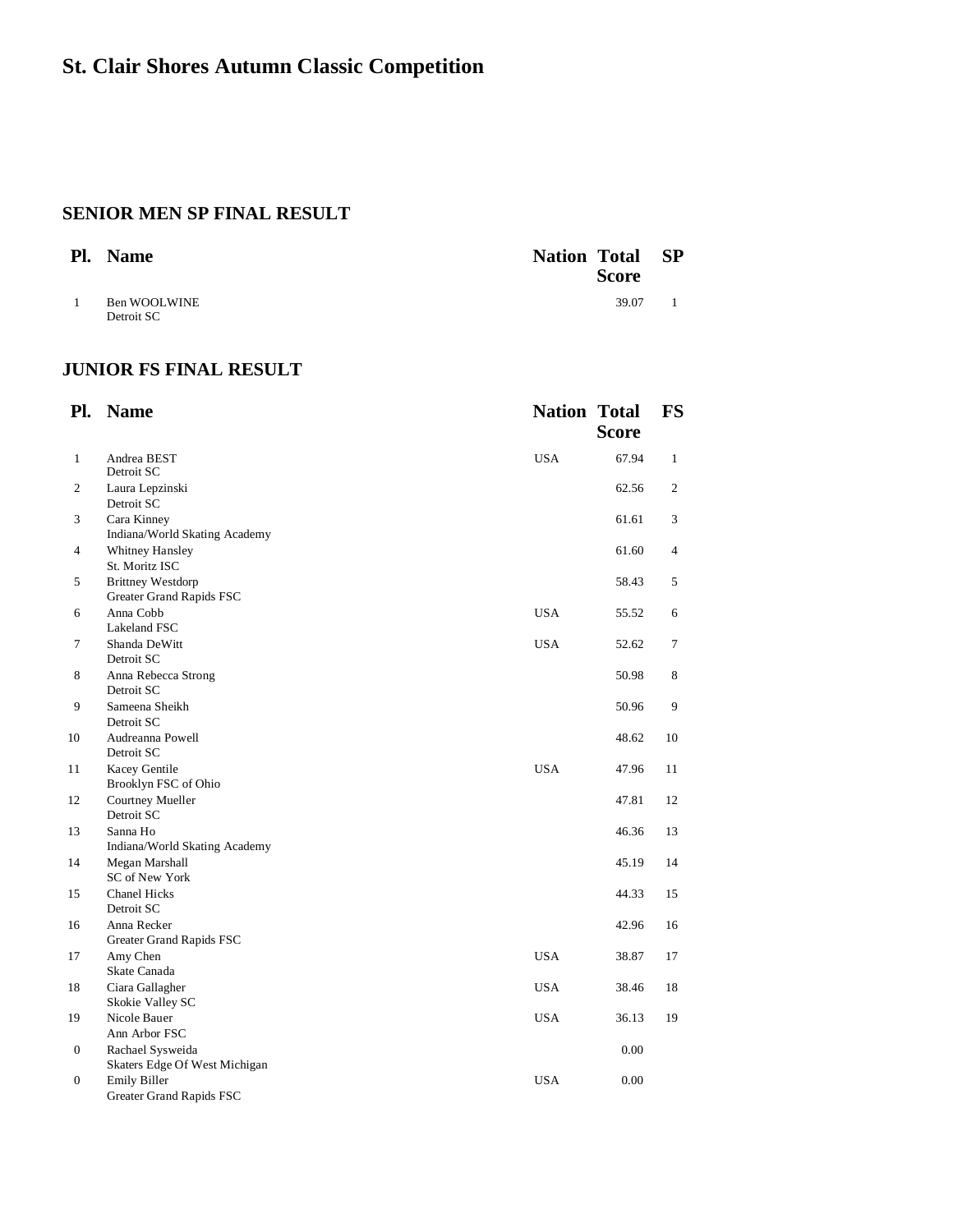# **JUNIOR SP FINAL RESULT**

| Pl.              | <b>Name</b>                                                                      | <b>Nation Total</b> | <b>Score</b> | <b>SP</b>    |
|------------------|----------------------------------------------------------------------------------|---------------------|--------------|--------------|
| 1                | Sameena Sheikh<br>Detroit SC                                                     |                     | 41.31        | $\mathbf{1}$ |
| 2                | <b>Brittney Westdorp</b><br>Greater Grand Rapids FSC                             |                     | 38.93        | 2            |
| 3                | Cara Kinney<br>Indiana/World Skating Academy                                     |                     | 36.90        | 3            |
| 4                | Andrea BEST<br>Detroit SC                                                        | <b>USA</b>          | 36.40        | 4            |
| 5                | <b>Whitney Hansley</b><br>St. Moritz ISC                                         |                     | 35.56        | 5            |
| 6                | Anna Cobb<br>Lakeland FSC                                                        | <b>USA</b>          | 34.41        | 6            |
| 7                | Shanda DeWitt<br>Detroit SC                                                      | <b>USA</b>          | 32.81        | 7            |
| 8                | Laura Lepzinski<br>Detroit SC                                                    |                     | 31.88        | 8            |
| 9                | Sanna Ho<br>Indiana/World Skating Academy                                        |                     | 31.07        | 9            |
| 10               | Anna Rebecca Strong<br>Detroit SC                                                |                     | 29.11        | 10           |
| 11               | Megan Marshall<br>SC of New York                                                 |                     | 28.89        | 11           |
| 12               | Amy Chen<br>Skate Canada                                                         | CAN                 | 28.89        | 12           |
| 13               | Courtney Mueller<br>Detroit SC                                                   |                     | 28.50        | 13           |
| 14               | Audreanna Powell<br>Detroit SC                                                   |                     | 28.50        | 14           |
| 15               | Anna Recker<br>Greater Grand Rapids FSC                                          |                     | 24.30        | 15           |
| 16               | Ciara Gallagher<br>Skokie Valley SC                                              | <b>USA</b>          | 23.52        | 16           |
| 17               | Nicole Bauer<br>Ann Arbor FSC                                                    | <b>USA</b>          | 23.10        | 17           |
| 18               | <b>Chanel Hicks</b><br>Detroit SC                                                |                     | 21.73        | 18           |
| 19               | Kacey Gentile<br>Brooklyn FSC of Ohio                                            | <b>USA</b>          | 21.00        | 19           |
| $\boldsymbol{0}$ | Rachael Sysweida<br>Skaters Edge Of West Michigan                                |                     | 0.00         |              |
| $\mathbf{0}$     | <b>Emily Biller</b><br>Greater Grand Rapids FSC<br>Printed: 9/23/2006 10:11:55PM | <b>USA</b>          | 0.00         |              |

## **JUNIOR MEN FS FINAL RESULT**

| Pl.            | <b>Name</b>                                           | <b>Nation Total FS</b><br><b>Score</b> |               |
|----------------|-------------------------------------------------------|----------------------------------------|---------------|
|                | <b>Grant HOCHSTEIN</b><br><b>St. Clair Shores FSC</b> | 100.93                                 |               |
| $\overline{c}$ | Jonathan CASSAR<br>Detroit SC                         | 86.40                                  | $\mathcal{L}$ |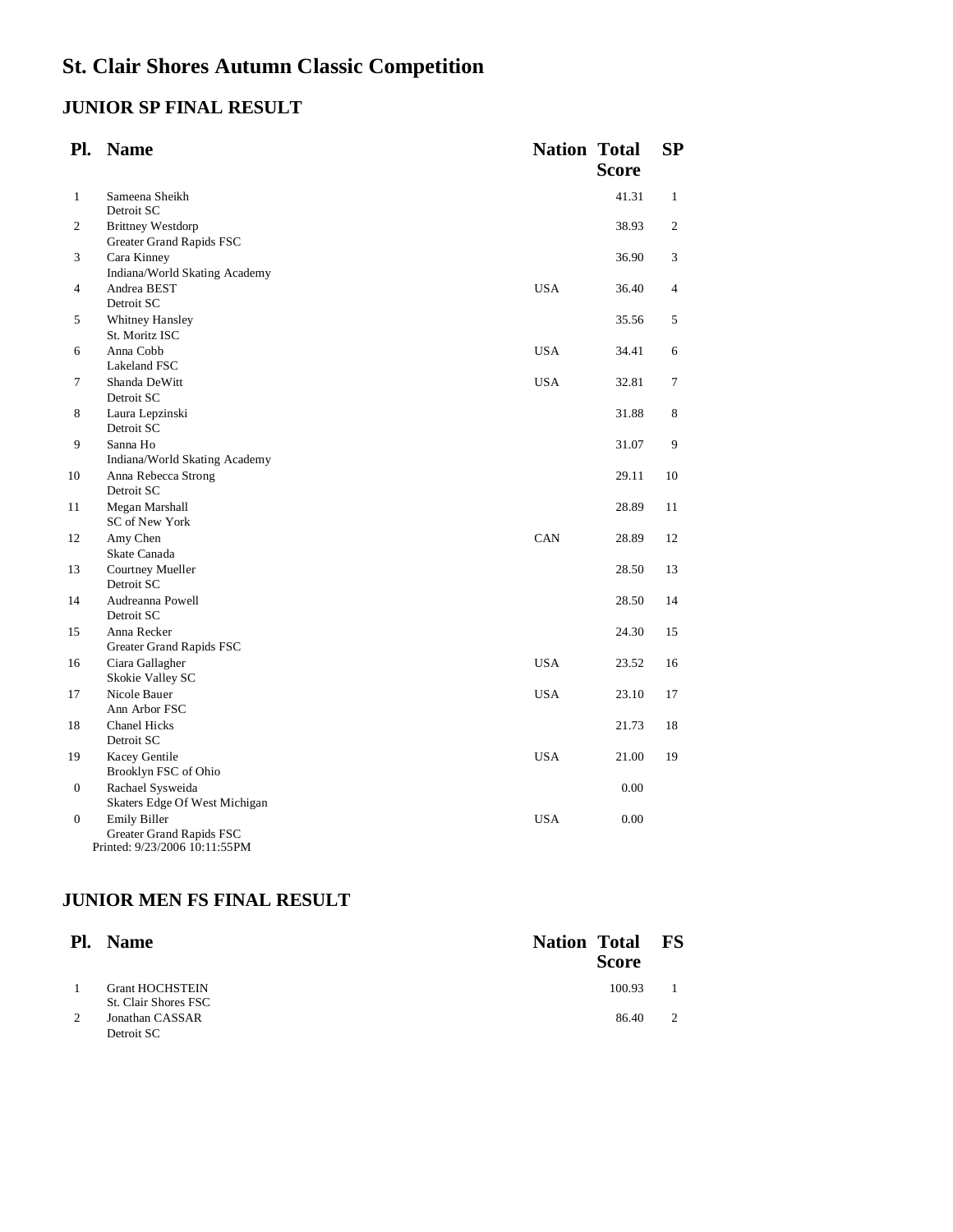## **JUNIOR MEN SP FINAL RESULT**

| Pl. | <b>Name</b>                                    | <b>Nation Total</b> | <b>Score</b> | - SP |
|-----|------------------------------------------------|---------------------|--------------|------|
|     | <b>Grant HOCHSTEIN</b>                         |                     | 47.98        |      |
| 2   | <b>St. Clair Shores FSC</b><br>Jonathan CASSAR |                     | 43.72        |      |
|     | Detroit SC                                     |                     |              |      |

## **NOVICE FINAL FINAL RESULT**

| Pl.            | <b>Name</b>                                  | <b>Nation Total</b> | <b>Score</b> | <b>FS</b>      |
|----------------|----------------------------------------------|---------------------|--------------|----------------|
| $\mathbf{1}$   | Regan ALSUP<br>Detroit SC                    |                     | 77.50        | $\mathbf{1}$   |
| $\overline{c}$ | Ashley STROJNY<br>Winterhurst FSC            |                     | 75.78        | $\overline{c}$ |
| 3              | Daniela FAVOT<br>Onyx Suburban SA            |                     | 64.76        | 3              |
| $\overline{4}$ | Megan GUELI<br>Columbus FSC                  |                     | 64.31        | $\overline{4}$ |
| 5              | Emily GLASSBERG<br>Detroit SC                |                     | 64.28        | 5              |
| 6              | Lynzee BROUSSARD<br>Greater Grand Rapids FSC |                     | 61.68        | 6              |
| 7              | Chelsea MORROW<br>Greater Grand Rapids FSC   |                     | 55.43        | 7              |
| 8              | Claire SMYTH<br>Lakeland SC                  |                     | 51.57        | 8              |
| 9              | Amanda JAGOW<br>Onyx Suburban SA             |                     | 50.71        | 9              |
| 10             | Jennifer SULC<br>Shaker FSC                  |                     | 50.07        | 10             |
| 11             | Marian SCHMIDT<br>St. Clair Shores FSC       |                     | 47.93        | 11             |
| 12             | Jade SILLS<br>Onyx Suburban SA               |                     | 46.59        | 12             |
| 13             | <b>Kara BUDNER</b><br>St. Clair Shores FSC   |                     | 44.08        | 13             |
| 14             | Kathleen WEISHAAR<br>Detroit SC              |                     | 42.44        | 14             |
| $\theta$       | Melissa BEDELL<br>SC of Novi                 |                     | 0.00         |                |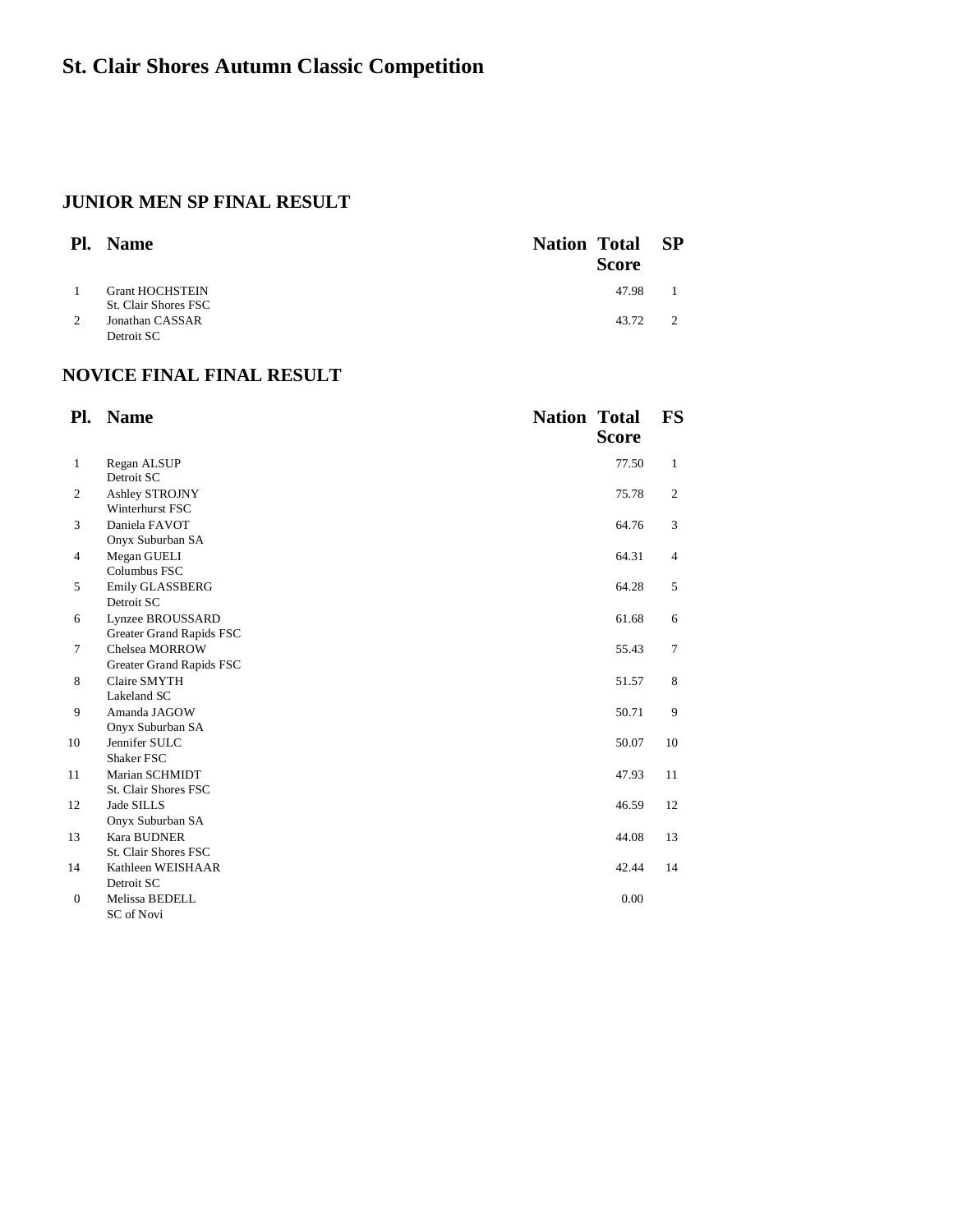## **NOVICE FS A FINAL RESULT**

| Pl.          | <b>Name</b>                   | <b>Nation Total</b> | <b>Score</b> | <b>FS</b>      |
|--------------|-------------------------------|---------------------|--------------|----------------|
| $\mathbf{1}$ | Daniela FAVOT                 |                     | 68.72        | 1              |
|              | Onyx Suburban SA              |                     |              |                |
| 2            | Ashley STROJNY                |                     | 66.02        | $\overline{c}$ |
|              | Winterhurst FSC               |                     |              |                |
| 3            | Regan ALSUP                   |                     | 62.37        | 3              |
|              | Detroit SC                    |                     |              |                |
| 4            | Emily GLASSBERG               |                     | 53.82        | $\overline{4}$ |
|              | Detroit SC                    |                     |              |                |
| 5            | Kathleen WEISHAAR             |                     | 48.75        | 5              |
|              | Detroit SC                    |                     |              |                |
| 6            | <b>Allyse REINERS</b>         |                     | 41.43        | 6              |
|              | Detroit SC                    |                     |              |                |
| 7            | Kayla SCHMITT                 |                     | 41.36        | $\overline{7}$ |
|              | Detroit SC                    |                     |              |                |
| 8            | Olivia LAFOND                 |                     | 38.08        | 8              |
|              | Ann Arbor FSC                 |                     |              |                |
| 9            | Amanda CROSS                  |                     | 37.41        | 9              |
|              | Indiana/World Skating Academy |                     |              |                |
| 10           | Alyssa NEPH                   |                     | 36.01        | 10             |
|              | Lakeland SC                   |                     |              |                |
| 11           | Jennifer MCKAY                |                     | 35.06        | 11             |
|              | Strongsville SC               |                     |              |                |
| 12           | Jayde BENETEAU                |                     | 32.94        | 12             |
|              | Detroit SC                    |                     |              |                |
| $\theta$     | Rachel WEST                   |                     | 0.00         |                |
|              | Detroit SC                    |                     |              |                |

## **NOVICE FS B FINAL RESULT**

| Pl.            | <b>Name</b>                                       | <b>Nation Total</b> | <b>Score</b> | <b>FS</b>      |
|----------------|---------------------------------------------------|---------------------|--------------|----------------|
| 1              | Megan GUELI<br>Columbus FSC                       |                     | 70.77        | $\mathbf{1}$   |
| 2              | Lynzee BROUSSARD<br>Greater Grand Rapids FSC      |                     | 59.35        | $\overline{c}$ |
| 3              | Jennifer SULC<br>Shaker FSC                       |                     | 56.93        | 3              |
| $\overline{4}$ | Melissa BEDELL<br>SC of Novi                      |                     | 55.10        | $\overline{4}$ |
| 5              | Jade SILLS<br>Onyx Suburban SA                    |                     | 46.71        | 5              |
| 6              | Kathleen REVARD<br>Midland FSC                    |                     | 44.86        | 6              |
| 7              | Abigail WALLACE<br>Onyx Suburban SA               |                     | 44.15        | 7              |
| 8              | <b>Justine MINISH</b><br>Onyx Suburban SA         |                     | 43.93        | 8              |
| 9              | <b>Kristin MAURER</b><br>Greater Grand Rapids FSC |                     | 43.52        | 9              |
| 10             | Carly RABIDUE<br>Port Huron FSC                   |                     | 41.88        | 10             |
| 11             | Fariba KANGA<br>Strongsville SC                   |                     | 35.82        | 11             |
| 12             | Stephanie ANDRICA<br>Winterhurst FSC              |                     | 30.48        | 12             |
| $\theta$       | Sarah DAVIS<br>Twin Bays SC                       |                     | 0.00         |                |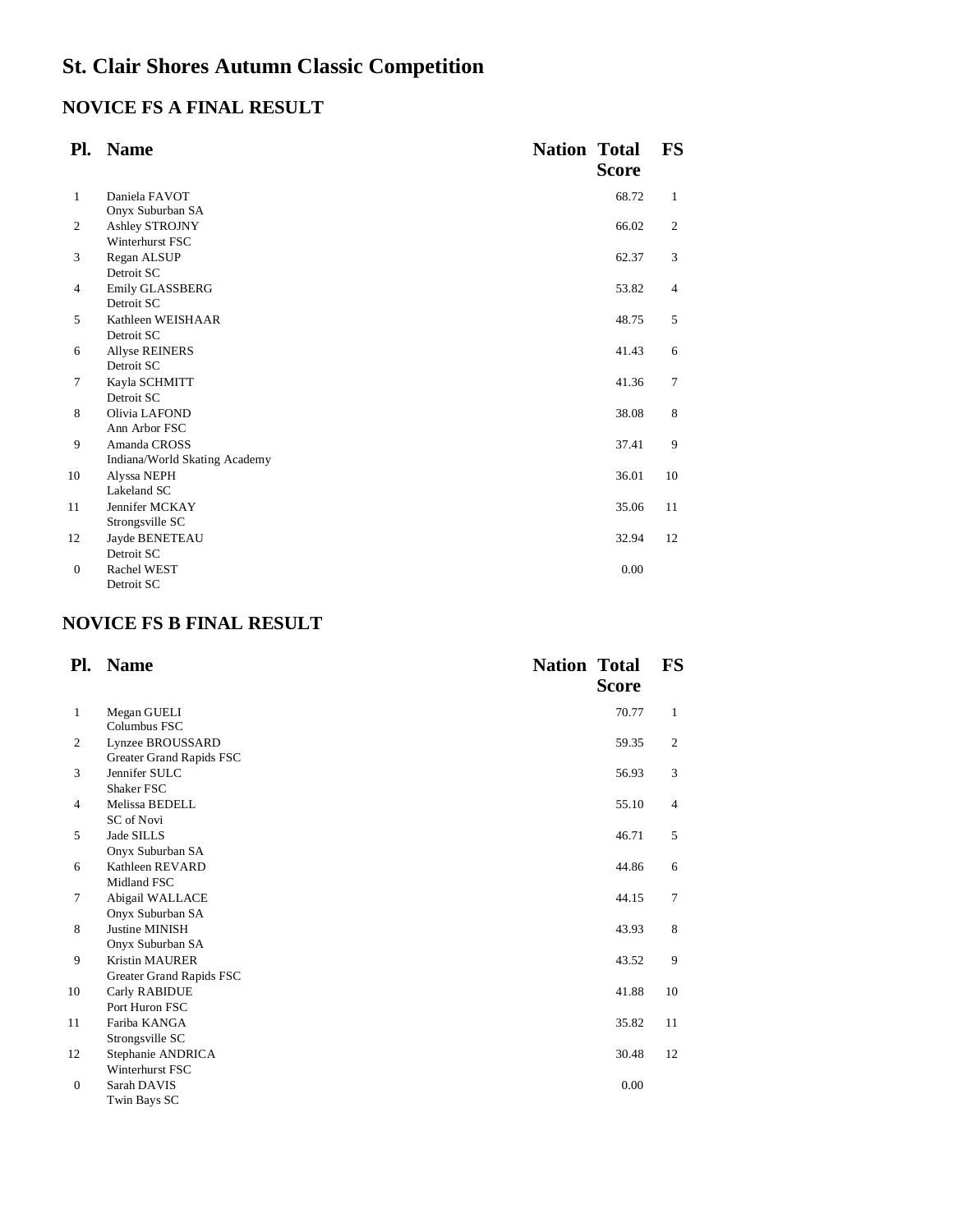# **NOVICE FS C FINAL RESULT**

| Pl.            | <b>Name</b>                            | <b>Nation Total</b> | <b>Score</b> | <b>FS</b>      |
|----------------|----------------------------------------|---------------------|--------------|----------------|
| $\mathbf{1}$   | Chelsea MORROW                         |                     | 58.46        | $\mathbf{1}$   |
|                | Greater Grand Rapids FSC               |                     |              |                |
| 2              | Marian SCHMIDT                         |                     | 49.31        | 2              |
|                | St. Clair Shores FSC                   |                     |              |                |
| 3              | Claire SMYTH                           |                     | 48.22        | 3              |
|                | Lakeland SC                            |                     |              |                |
| $\overline{4}$ | <b>Kara BUDNER</b>                     |                     | 48.11        | $\overline{4}$ |
|                | St. Clair Shores FSC                   |                     |              |                |
| 5              | Amanda JAGOW                           |                     | 45.22        | 5              |
|                | Onyx Suburban SA                       |                     |              |                |
| 6              | Diana REINA                            |                     | 44.57        | 6              |
|                | Puerto Rican Figure Skating Federation |                     |              |                |
| 7              | Alicia MCINERNEY                       |                     | 44.41        | 7              |
|                | Sk8 Bay FSC                            |                     |              |                |
| 8              | Lauren WILLIAMS                        |                     | 42.93        | 8              |
|                | Detroit SC                             |                     |              |                |
| 9              | <b>Brittany FULLGRAPP</b>              |                     | 40.81        | 9              |
|                | Port Huron FSC                         |                     |              |                |
| 10             | Samantha DELGADO                       |                     | 40.02        | 10             |
|                | Mt. Clemens FSC                        |                     |              |                |
| 11             | Hannah HOY                             |                     | 38.22        | 11             |
|                | Strongsville SC                        |                     |              |                |
| 12             | Katie WHITE                            |                     | 36.10        | 12             |
|                | Detroit SC                             |                     |              |                |
| 13             | Jaclyn KERESMAN                        |                     | 35.40        | 13             |
|                | Shaker FSC                             |                     |              |                |
| $\theta$       | Natascia ZULLO                         |                     | 0.00         |                |
|                | Pavilion SC of Cleveland Heights       |                     |              |                |

# **NOVICE SP A FINAL RESULT**

| Pl. | <b>Name</b>                   | <b>Nation Total</b> | <b>Score</b> | SP |
|-----|-------------------------------|---------------------|--------------|----|
| 1   | Ashley STROJNY                |                     | 33.04        | 1  |
|     | Winterhurst FSC               |                     |              |    |
| 2   | Amanda JAGOW                  |                     | 26.90        | 2  |
|     | Onyx Suburban SA              |                     |              |    |
| 3   | Olivia LAFOND                 |                     | 22.98        | 3  |
|     | Ann Arbor FSC                 |                     |              |    |
| 4   | Jayde BENETEAU                |                     | 22.47        | 4  |
|     | Detroit SC                    |                     |              |    |
| 5   | <b>Kara BUDNER</b>            |                     | 22.40        | 5  |
|     | St. Clair Shores FSC          |                     |              |    |
| 6   | Jaclyn KERESMAN               |                     | 21.35        | 6  |
|     | Shaker FSC                    |                     |              |    |
| 7   | Amanda CROSS                  |                     | 21.33        | 7  |
|     | Indiana/World Skating Academy |                     |              |    |
| 8   | Kayla SCHMITT                 |                     | 20.19        | 8  |
|     | Detroit SC                    |                     |              |    |
| 9   | <b>Katie WHITE</b>            |                     | 19.68        | 9  |
|     | Detroit SC                    |                     |              |    |
| 10  | Kathleen REVARD               |                     | 19.20        | 10 |
|     | Midland FSC                   |                     |              |    |
| 11  | Carly RABIDUE                 |                     | 18.14        | 11 |
|     | Port Huron FSC                |                     |              |    |
| 12  | Fariba KANGA                  |                     | 16.56        | 12 |
|     | Strongsville SC               |                     |              |    |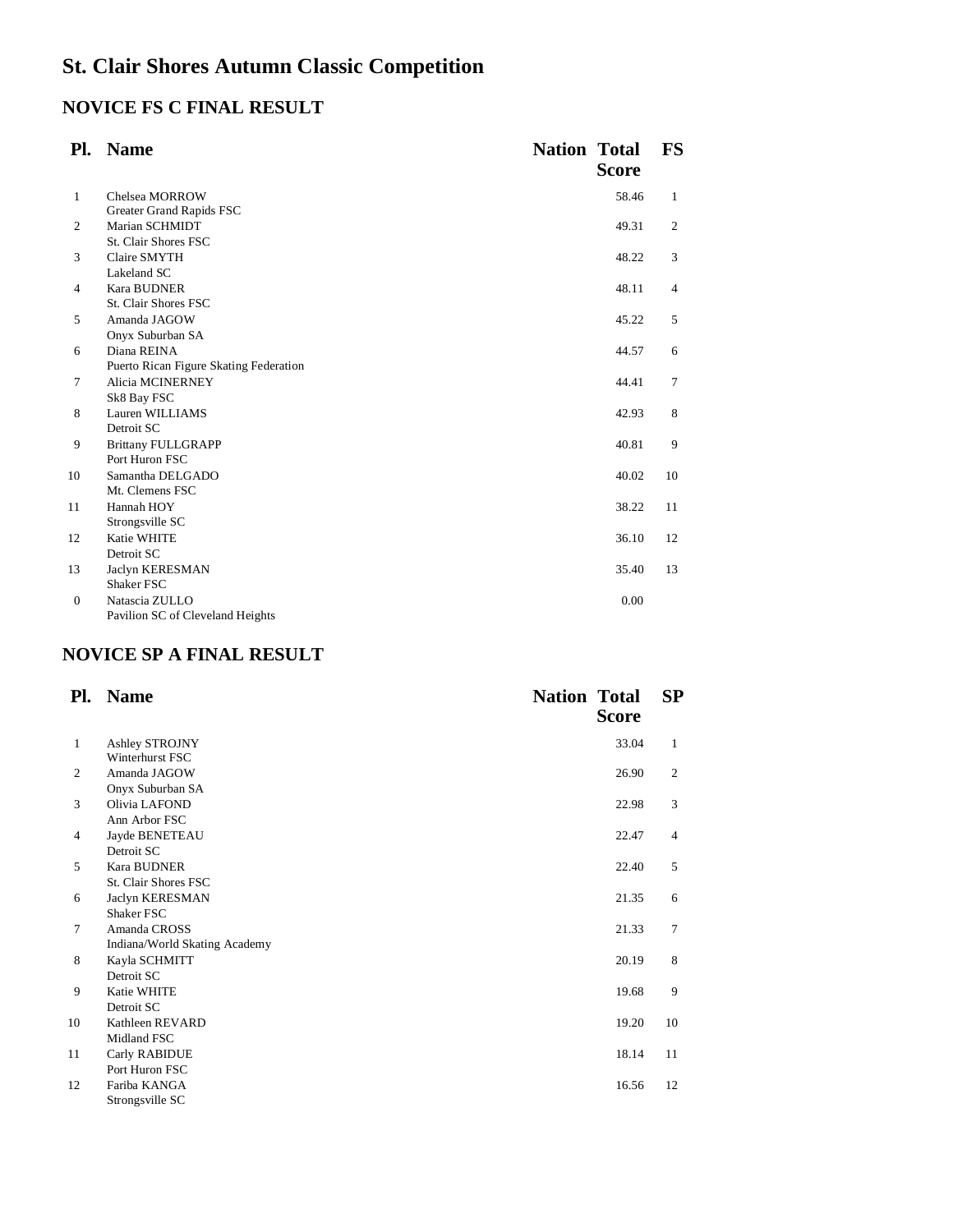## **NOVICE - SP B FINAL RESULT**

| Pl.          | <b>Name</b>                                           | <b>Nation Total</b> | <b>Score</b> | SP             |
|--------------|-------------------------------------------------------|---------------------|--------------|----------------|
| 1            | Megan GUELI<br>Columbus FSC                           |                     | 31.98        | 1              |
| 2            | Emily GLASSBERG<br>Detroit SC                         |                     | 26.75        | 2              |
| 3            | Marian SCHMIDT<br>St. Clair Shores FSC                |                     | 24.87        | 3              |
| 4            | Abigail WALLACE<br>Onyx Suburban SA                   |                     | 24.34        | $\overline{4}$ |
| 5            | Diana REINA<br>Puerto Rican Figure Skating Federation |                     | 23.93        | 5              |
| 6            | Kathleen WEISHAAR<br>Detroit SC                       |                     | 22.96        | 6              |
| 7            | <b>Justine MINISH</b><br>Onyx Suburban SA             |                     | 22.86        | 7              |
| 8            | Lauren WILLIAMS<br>Detroit SC                         |                     | 20.79        | 8              |
| 9            | Jennifer MCKAY<br>Strongsville SC                     |                     | 20.65        | 9              |
| 10           | <b>Kristin MAURER</b><br>Greater Grand Rapids FSC     |                     | 16.16        | 10             |
| 11           | Alyssa NEPH<br>Lakeland SC                            |                     | 15.40        | 11             |
| $\theta$     | Jennifer SULC<br>Shaker FSC                           |                     | 0.00         |                |
| $\mathbf{0}$ | Natascia ZULLO<br>Pavilion SC of Cleveland Heights    |                     | 0.00         |                |

## **NOVICE SP C FINAL RESULT**

| Pl.            | <b>Name</b>               | <b>Nation Total</b> | <b>Score</b> | SP             |
|----------------|---------------------------|---------------------|--------------|----------------|
| 1              | Daniela FAVOT             |                     | 35.63        | $\mathbf{1}$   |
|                | Onyx Suburban SA          |                     |              |                |
| 2              | Regan ALSUP               |                     | 34.94        | 2              |
|                | Detroit SC                |                     |              |                |
| 3              | Melissa BEDELL            |                     | 34.38        | 3              |
|                | SC of Novi                |                     |              |                |
| $\overline{4}$ | <b>Allyse REINERS</b>     |                     | 30.61        | $\overline{4}$ |
|                | Detroit SC                |                     |              |                |
| 5              | Chelsea MORROW            |                     | 29.36        | 5              |
|                | Greater Grand Rapids FSC  |                     |              |                |
| 6              | Claire SMYTH              |                     | 28.12        | 6              |
|                | Lakeland SC               |                     |              |                |
| 7              | Lynzee BROUSSARD          |                     | 27.10        | 7              |
|                | Greater Grand Rapids FSC  |                     |              |                |
| 8              | Jade SILLS                |                     | 26.84        | 8              |
|                | Onyx Suburban SA          |                     |              |                |
| 9              | <b>Brittany FULLGRAPP</b> |                     | 24.44        | 9              |
|                | Port Huron FSC            |                     |              |                |
| 10             | Hannah HOY                |                     | 22.64        | 10             |
|                | Strongsville SC           |                     |              |                |
| 11             | Alicia MCINERNEY          |                     | 22.43        | 11             |
|                | Sk8 Bay FSC               |                     |              |                |
| 12             | Samantha DELGADO          |                     | 22.24        | 12             |
|                | Mt. Clemens FSC           |                     |              |                |
| 13             | Stephanie ANDRICA         |                     | 14.21        | 13             |
|                | Winterhurst FSC           |                     |              |                |
| $\theta$       | Rachel WEST               |                     | 0.00         |                |
|                | Detroit SC                |                     |              |                |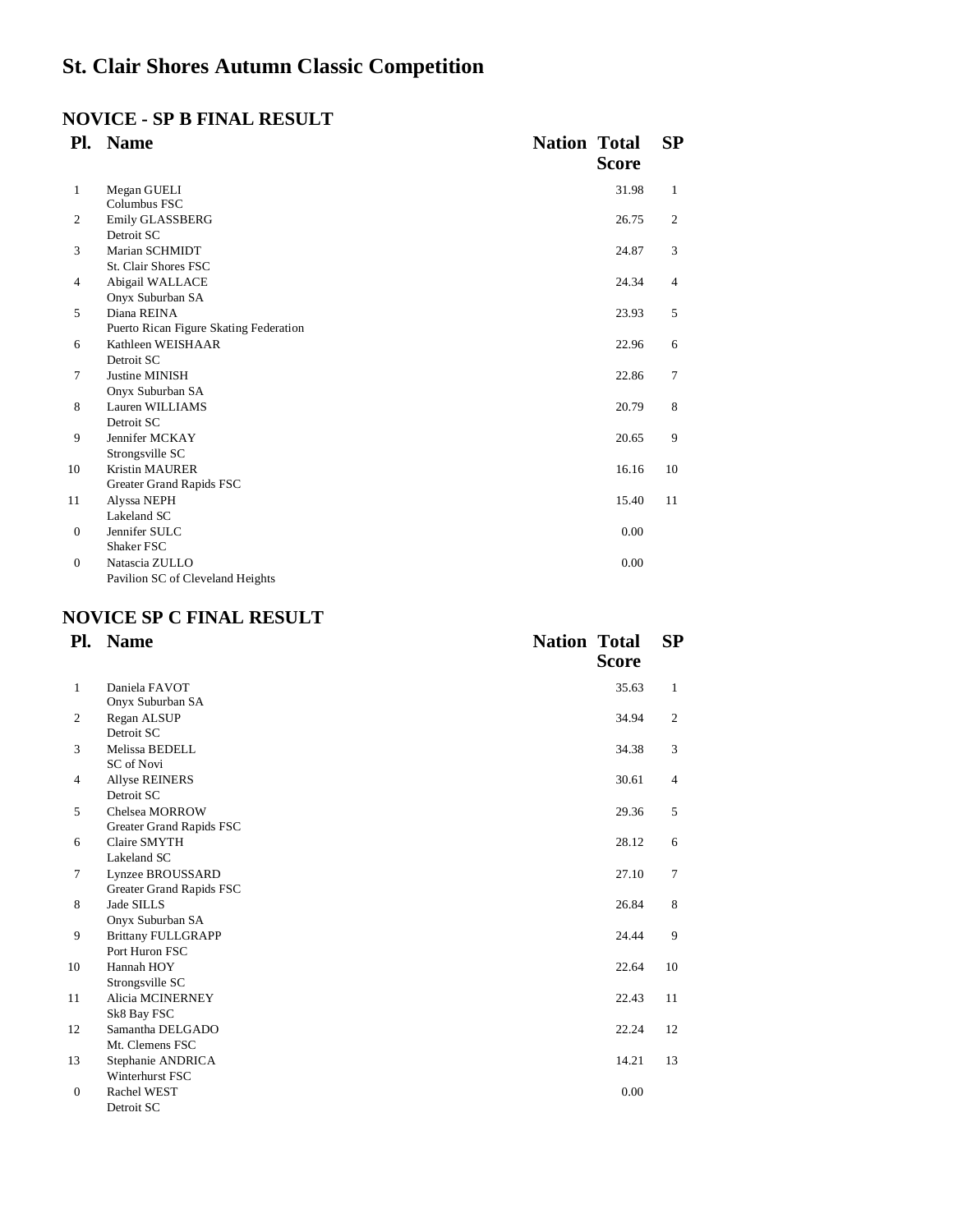## **NOVICE MEN FS FINAL RESULT**

| Pl.            | <b>Name</b>           | <b>Nation Total</b> | <b>Score</b> | $\mathbf{FS}$  |
|----------------|-----------------------|---------------------|--------------|----------------|
| $\mathbf{1}$   | Daniel PALMERI        |                     | 81.25        |                |
|                | Onyx Suburban SA      |                     |              |                |
| 2              | Pine KOPKA-ROSS       |                     | 71.57        | $\overline{c}$ |
|                | Detroit SC            |                     |              |                |
| $\mathcal{R}$  | Kurt WEISS            |                     | 57.05        | 3              |
|                | Detroit SC            |                     |              |                |
| $\overline{4}$ | <b>Spenser FELLER</b> |                     | 43.97        | 4              |
|                | Detroit SC            |                     |              |                |
| $\Omega$       | <b>Joe GORECKI</b>    |                     | 0.00         |                |
|                | Detroit SC            |                     |              |                |

## **NOVICE MEN SP FINAL RESULT**

| Pl.            | <b>Name</b>           | <b>Nation Total</b> | <b>Score</b> | <b>SP</b> |
|----------------|-----------------------|---------------------|--------------|-----------|
| 1              | Daniel PALMERI        |                     | 41.45        |           |
|                | Onyx Suburban SA      |                     |              |           |
| 2              | Kurt WEISS            |                     | 33.00        | 2         |
|                | Detroit SC            |                     |              |           |
| 3              | Pine KOPKA-ROSS       |                     | 31.60        | 3         |
|                | Detroit SC            |                     |              |           |
| $\overline{4}$ | <b>Spenser FELLER</b> |                     | 25.43        | 4         |
|                | Detroit SC            |                     |              |           |
| $\Omega$       | <b>Joe GORECKI</b>    |                     | 0.00         |           |
|                | Detroit SC            |                     |              |           |

## **SENIOR FS FINAL RESULT**

| Pl.            | <b>Name</b>                                   | <b>Nation Total</b><br><b>Score</b> | <b>FS</b>      |
|----------------|-----------------------------------------------|-------------------------------------|----------------|
| 1              | Abigail LEGG<br>Indiana/World Skating Academy | 77.51                               |                |
| 2              | Ameena SHEIKH                                 | 68.32                               | $\overline{c}$ |
| 3              | Detroit SC<br>Danielle LEONG                  | 65.10                               | 3              |
| $\overline{4}$ | Onyx Suburban SA<br>Ashlee CASTRO             | 50.24                               | 4              |
|                | Lakeland SC                                   |                                     |                |
| $5^{\circ}$    | Danielle LAZENBY<br>Detroit SC                | 47.50                               | 5              |
| 6              | Carly FUELLING<br>North Suburban FSC          | 35.40                               | 6              |